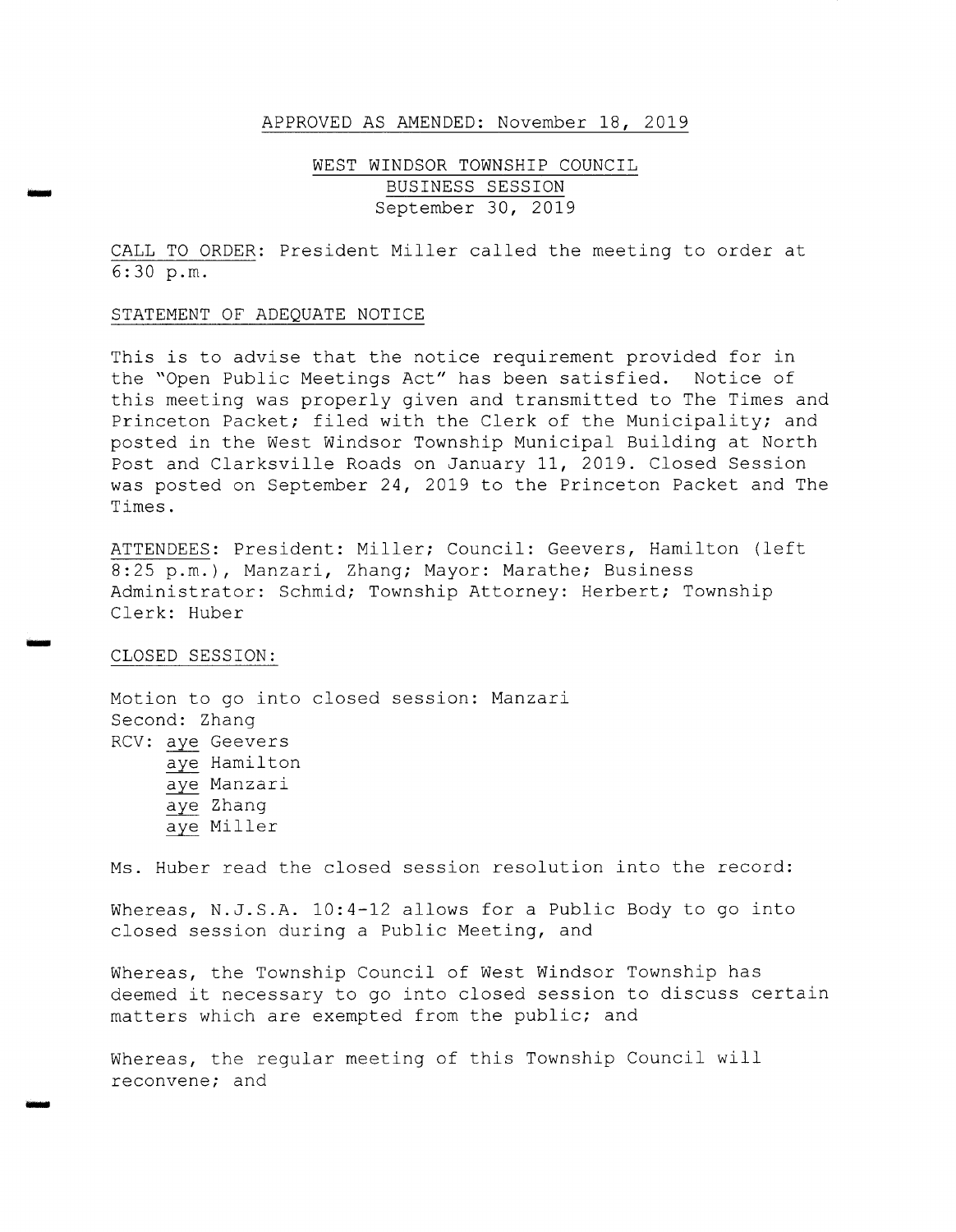Page 2 Business Session September 30, 2019

mow

mai

w

Whereas, the below stated subject matter shall be made available at such time as the issues discussed therein are resolved and its disclosure would not subvert any particular exception for convening <sup>a</sup> closed session.

Now, therefore, be it resolved that the Township Council of the Township of West Windsor will go into closed session for the following reason(s) as outlined in  $N.J.S.A. 10:4-12$ : For the discussion of labor contract negotiations, open space purchases, and litigation.

Meeting reconvened at: 7:00 p.m.

SALUTE TO THE FLAG

Ms. Huber led the salute to the flag.

ROLL CALL: Geevers, Hamilton, Manzari, Miller, Zhang

PUBLIC COMMENT

Mr. John Hinsdale, <sup>38</sup> Quaker Road, spoke about charitable donation disclosure of Council members and Council candidates .

Mayor Marathe advised that Mr. Hinsdale filed his concerns with the New Jersey Attorney General's Office which found no wrong doing and then he proceeded to file <sup>a</sup> claim with the Internal Revenue Service .

Ms. Manzari expressed her continued concerns with Mr. Hinsdale's continued comments regarding West Windsor Gives Back. She advised that all checks received for last year's event were made out to the West Windsor PBA as are all checks this year going directly to the Princeton Junction Volunteer Fire Company. Ms . Manzari noted that the funds for the fire company are to purchase stabilization kits for motor vehicle accidents. She again advised that West Windsor Gives Back only assists these organizations in their fundraising efforts, and that none of their volunteers are paid.

Ms. Shin-Yi Lin, 8 Harrison Lane, noted her support for the single use plastic bag ban at the municipal level .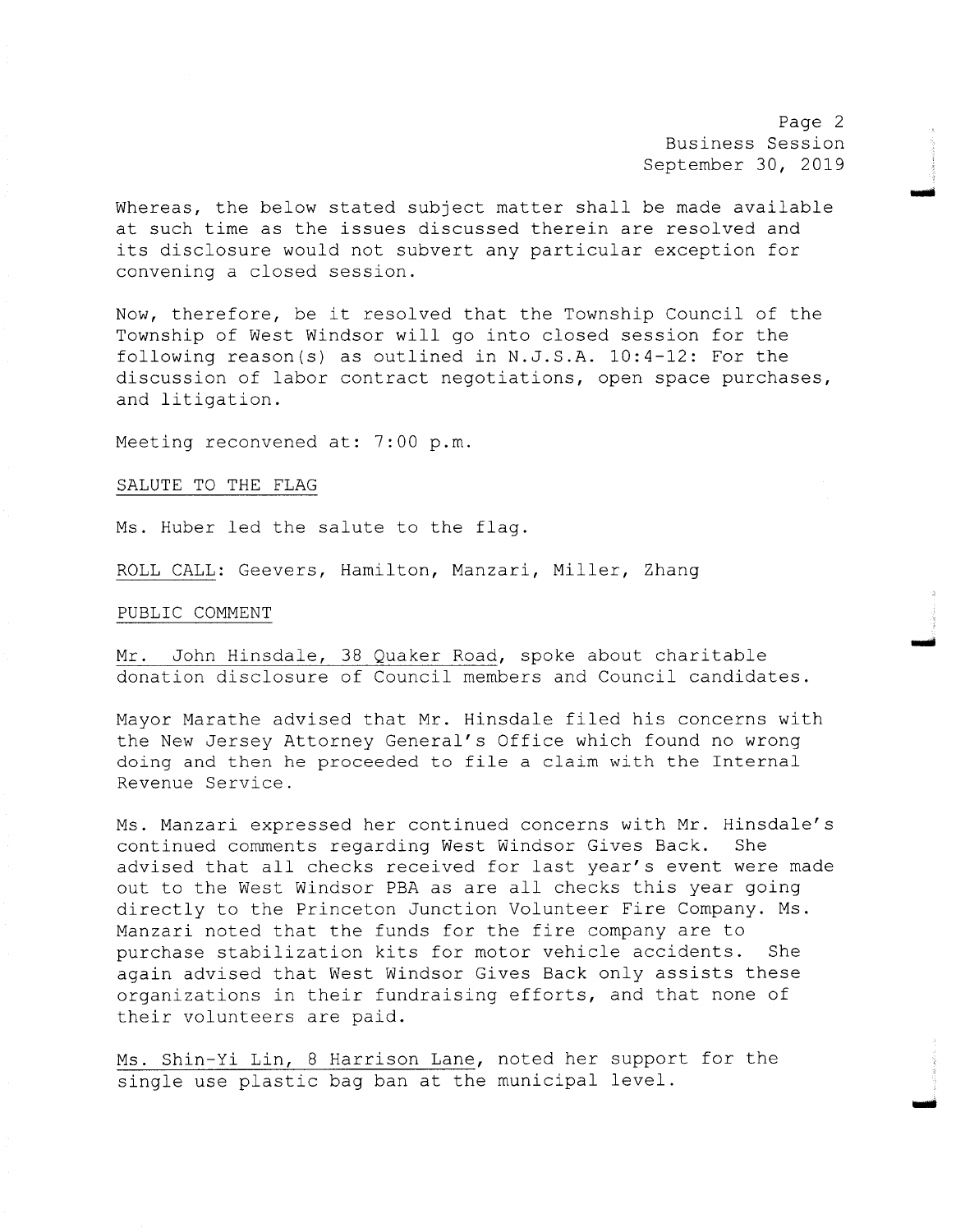Page 3 Business Session September 30, 2019

Ms. Yang-Mei Wang, 41 Montgomery Street, advised that the Friends of West Windsor Open Space picked up over 400 pounds of trash along Clarksville Road. She noted her support to move forward with the ordinance to help reduce single use plastic bag waste on streets .

Mr. Paul Pitluk, 69 Rainflower Lane, noted his support for Resolution 2019-R220 and encouraged the Council to pass this resolution.

Ms. Graelynn McKeown, 247 North Post Road, advised it is important to work together to make <sup>a</sup> strong statement and take action. She thanked Council for supporting Resolution 2019- R220 .

Ms. Melinda Rubenstein, 429 Clarksville Road, very passionately voiced her support for Resolution 2019-R220.

President Miller requested that Resolution 2019-R220 be moved forward on the agenda .

Motion to amend the order of the agenda to move Resolution 2019- R220 forward: Hamilton Second: Zhang RCV: aye Geevers aye Hamilton aye Manzari aye Zhang aye Miller

2019- R220 Calling Upon the Senators and Assembly Representatives to Persuade Their Colleagues to Take Action to Protect All Americans from Mass Shootings

Ms. Manzari requested two additional sections to the resolution and to add "Class III Officers".

Motion to amend: Manzari Second: Geevers RCV: aye Geevers NAY Hamilton aye Manzari NAY Zhang NAY Miller

mow

i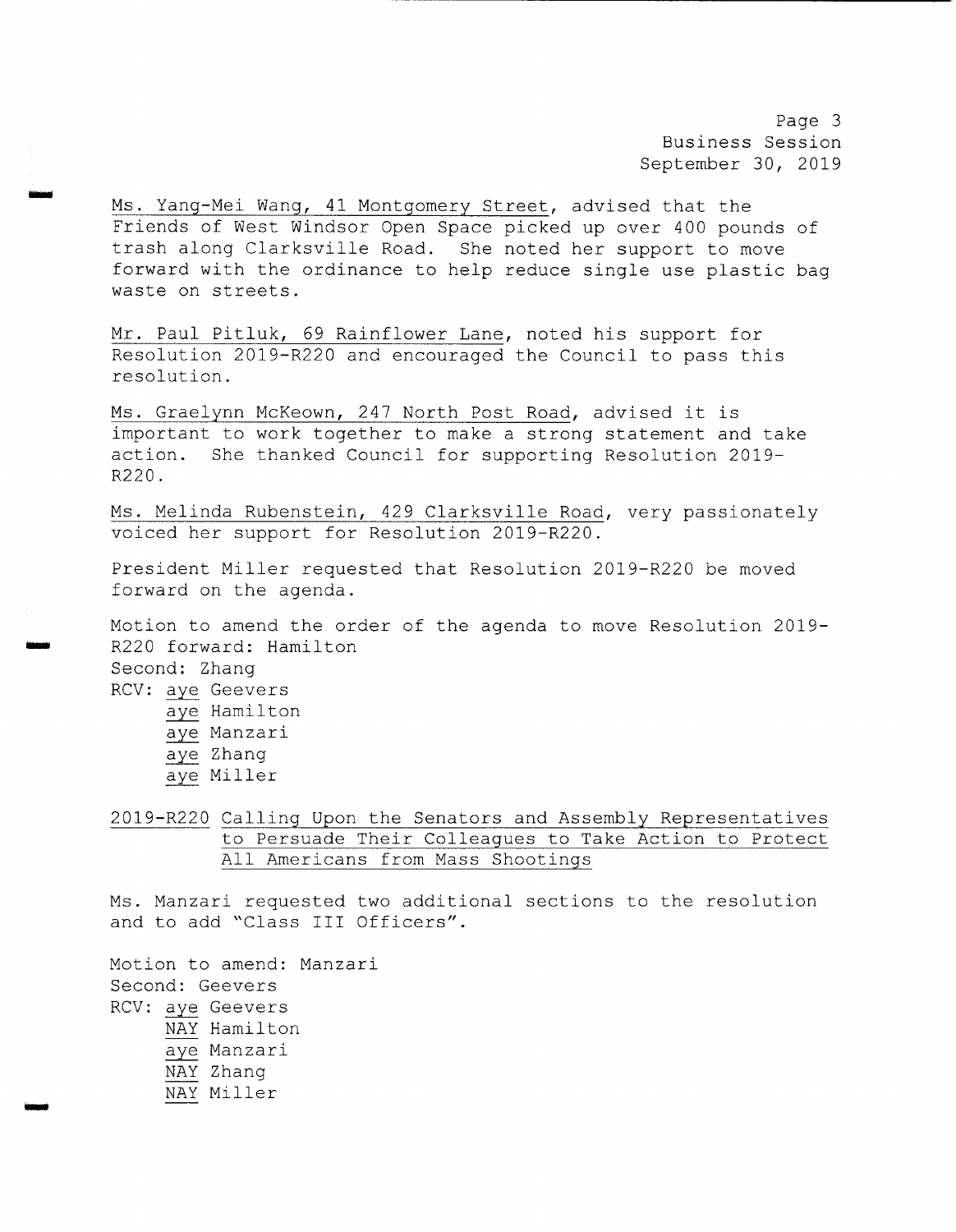Page <sup>4</sup> Business Session September 30, 2019

تقسيم

تسب

woo

President Miller advised that she doesn't agree with adding Class III Officers to the resolution.

Ms . Manzari noted that Class III Officers are our first line of defense in the schools and should be included.

Ms. Hamilton advised that she agrees with protecting our officers but noted that Class III Officers do not need to be singled out in the resolution since they are part of the Township's Police Division.

Motion to approve as amended removing Class III Officers and adding the two additional clauses: Manzari Second: Geevers RCV: aye Geevers aye Hamilton aye Manzari aye Zhang aye Miller

### ADMINISTRATION COMMENTS

Ms. Schmid announced the following:

- Public Works will be in Zone 1 starting October 7th.
- Princeton Junction Volunteer Fire Company Pancake Breakfast is being held on October 13th from 8 : 00 a. m. to Noon.
- Flu Clinics will be held on October 22nd and October 29th at the West Windsor Senior Center. Please check Township website for details.

### COUNCIL MEMBER COMMENTS

Ms . Geevers inquired if the Township should add to its fee ordinance a section for "movies".

Mr. Herbert advised that this should be included in the fee section of the Township Code .

Mr. Manzari advised she attended K9 Cherno's retirement party and it was a great event. She noted that she met and thanked Mrs. Hodge who donated the funds necessary for our new  $K-9$ Officer Hodge .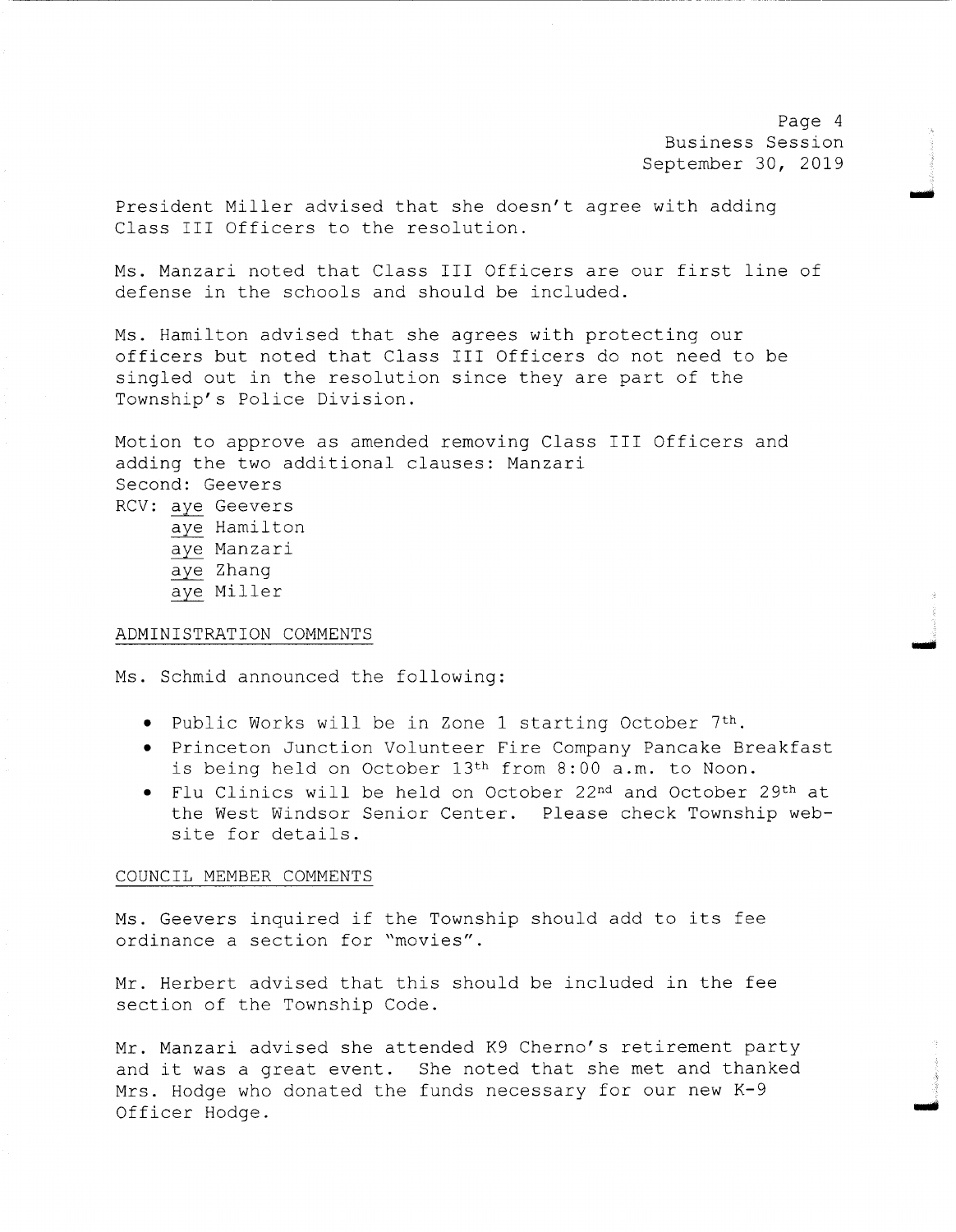Page 5 Business Session September 30, 2019

### CHAIR/ CLERK COMMENTS

President Miller thanked everyone who came to speak this evening.

### PUBLIC HEARINGS

يبيعن

aim

2019-27 AN ORDINANCE TO AMEND AND SUPPLEMENT CHAPTER 148, ARTICLE II "REFUSE COLLECTION", SECTION 148-8 DUMPSTERS ON PUBLIC PROPERTY" OF THE CODE OF THE TOWNSHIP OF WEST WINDSOR

President Miller opened the Public Hearing.

Motion to close public hearing: Manzari Second: Zhang RCV: aye Geevers aye Hamilton aye Manzari aye Zhang aye Miller Motion to adopt: Geevers Second: Zhang RCV: aye Geevers aye Hamilton aye Manzari aye Zhang aye Miller CONSENT AGENDA RESOLUTIONS

2019-R203 Authorizing the Request by Gary H. Weiss for a 100% Disabled Veteran Exemption and Allowing the Tax Collection to Refund the Amount of \$262 . 20 and to Cancel All Subsequent Taxes per State Statute 54 : 4- 3 : 30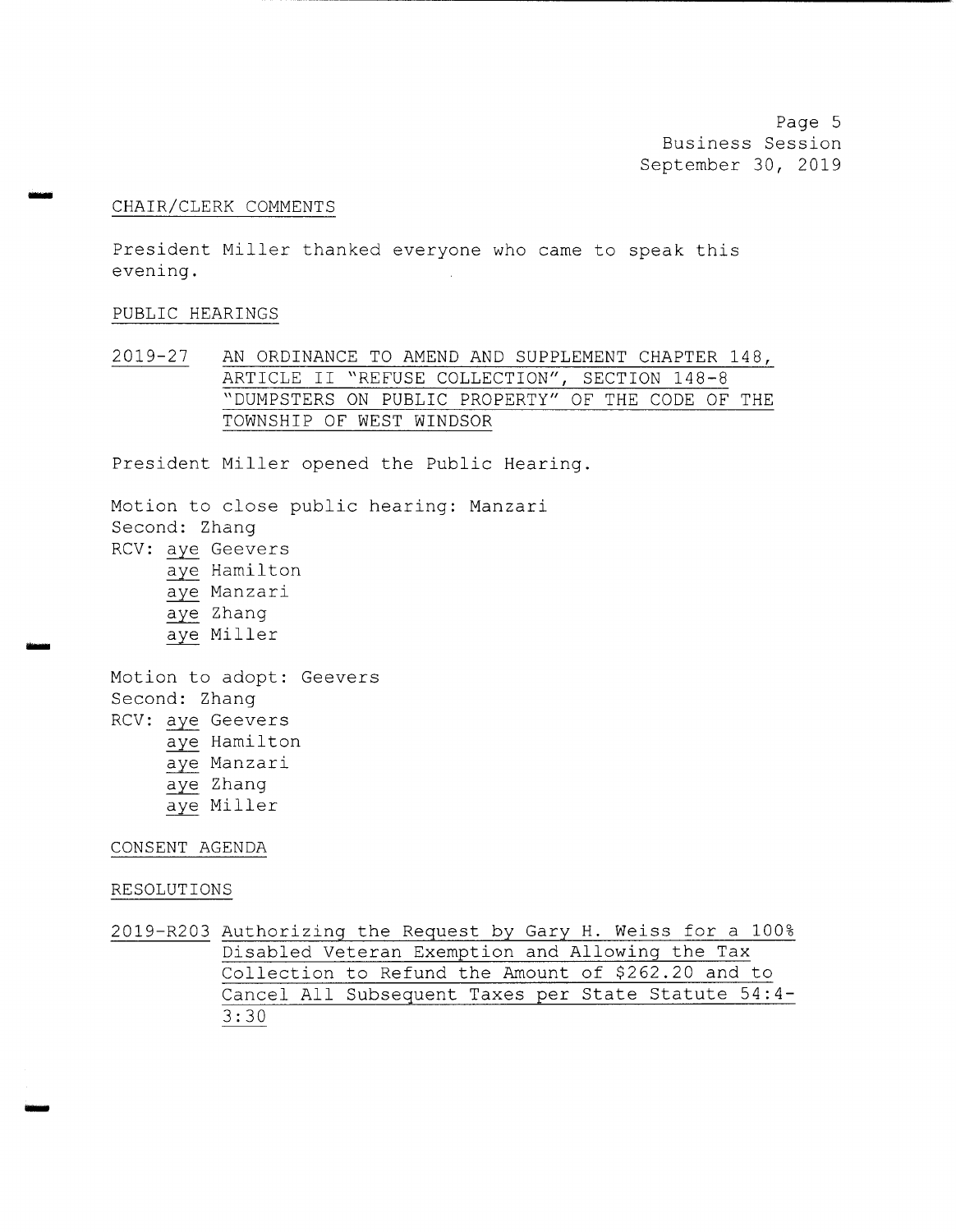Page 6 Business Session September 30, 2019

2019- R204 Authorizing the Amendment to the Personnel & Procedures Manual to Include the Model Information Technology Practice Policy as Required by the MIDJIF and Municipal Excess Liability Joint Insurance Fund

### BILLS & CLAIMS

Motion to approve consent agenda: Manzari Second: Geevers RCV: aye Geevers aye Hamilton aye Manzari aye Zhang aye Miller

RECOMMENDATIONS FROM ADMINISTRATION AND COUNCIL/CLERK

- 2019-R205 Authorizing the Transfer of Ownership for Retired  $K-9$ Officer Cherno to Officer Douglas Montgomery
- 2019- R206 Approving <sup>a</sup> Minor Amendment to the American Federation of State, County, and Municipal Employees ( AFSCME) Local 3242 Contract
- 2019-R207 Authorizing the Refund of the Municipal Portion of Property Taxes Billed for 2019 to PSE&G via a Credit in the  $4^{th}$  Quarter of 2019 - \$6,185.81
- 2019- R208 Authorizing the Extension of the Contract with Aquatic Service, Inc. for the Closing, Opening, Painting and Seasonal Maintenance of the West Windsor Aquatic Complex for the Period Fall 2019 through Labor Day  $2020 - $45,702.30$
- 2019- R209 Authorizing the Reimbursement to Avalon Watch Communities, Inc., The Mews at Princeton Junction, and Windsor Woods Luxury Apartments for Solid Waste Collection for 2018 - \$249,675.81
- 2019- R210 Authorizing the Reimbursement of Various Condominium and Homeowner Associations for 2018 Trash and Recycling Collection and Disposal and Snow Removal  $Costs$  for 2018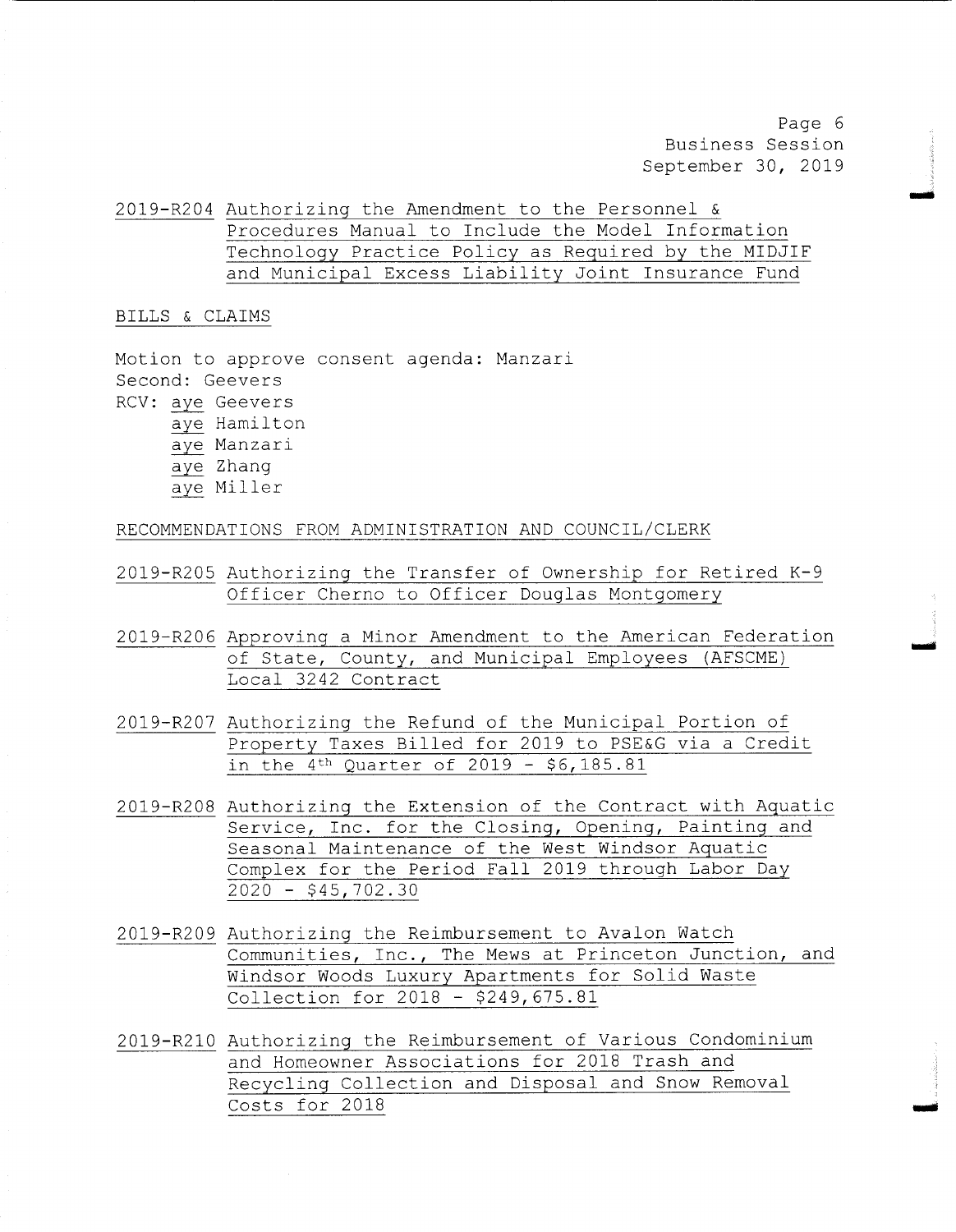Page 7 Business Session September 30, 2019

2019- R211 Authorizing the Business Administrator to Purchase one 2020 Ford Escape <sup>4</sup> WD SUV From Beyer Ford Through the Education Services Commission of NJESC Co-Op for the Code Enforcement Division - \$24,366.31

mow

m...

- 2019- R212 Authorizing the Business Administrator to Purchase Two 2) Power Lift Stretchers from Stryker EMS Equipment Through the Bergen County Co-op -  $$107,762.20$
- 2019- R213 Authorizing the Mayor and Clerk to Execute <sup>a</sup> Contract with Sunset Creations, Inc. for EAB Management Street Tree Replacement Year 3-4 Base Bid Plus Alternate Bid  $#1 - $162,025.00$
- 2019- R214 Authorizing the Mayor and Clerk to Execute Amendment No. <sup>2</sup> to the Professional Services Agreement for Van Cleef Engineering Associates for Supplemental Work for the D&R Canal Sewer Interceptor -  $$50,380.00$
- 2019- R215 Authorizing the Chief Financial Officer to Increase the Professional Services Agreement with Van Cleef Engineering Associates for Miscellaneous Engineering Services by \$3,500.00 for a Total Not to Exceed 10, 000 . 00
- 2019- R216 Authorizing the Chief Financial Officer to Increase the Professional Services Agreement with GeoTrek Environmental and Surveying, LLC for Supplemental Engineering Services by \$11,450.00 for a Total Not to Exceed \$16,450.00
- 2019- R217 Authorizing the Person to Person Transfer of Liquor License #1113-33-009-003 from C. A. Muer Corporation t/a Big Fish Seafood Bistro to MarketFair Holdings, II LLC

Motion to approve Resolutions 2019-R205 through 2019-R217: Geevers Second: Manzari RCV: aye Geevers aye Hamilton aye Manzari aye Zhang aye Miller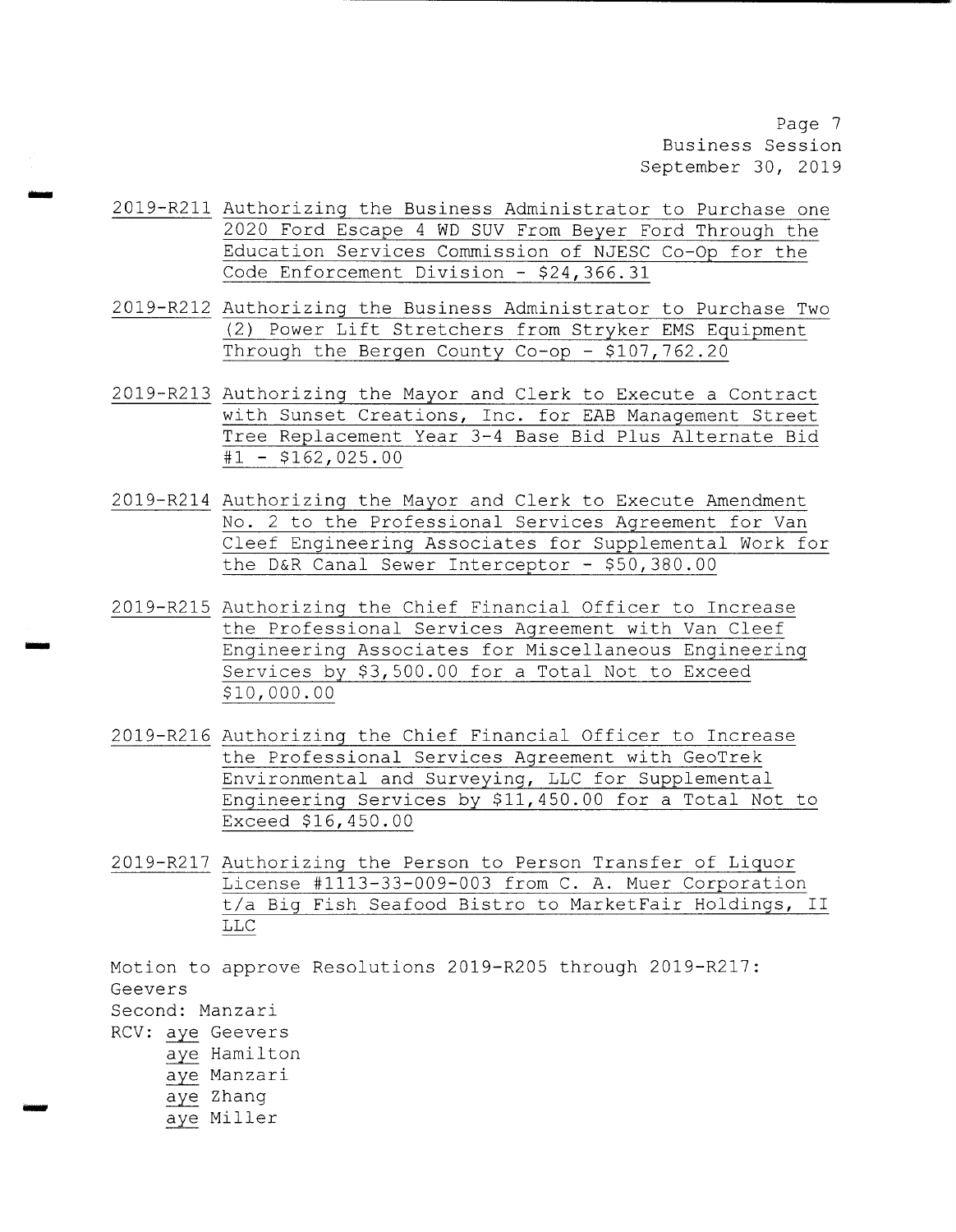Page <sup>8</sup> Business Session September 30, 2019

NMI

awl

2019- R218 Authorizing the Mayor and Clerk to Execute the Collective Bargaining Agreement with West Windsor Police Benevolent Association (PBA) Local 271 for the Period of January 1, 2019 through December 31, 2022

- Motion to approve: Geevers Second: Zhang RCV: aye Geevers aye Hamilton
	- aye Manzari
	- aye Zhang
	- aye Miller

2019- R219 Authorizing the Mayor and Clerk to Execute the

Collective Bargaining Agreement with the West Windsor Township Police Superior Officers Association ( SOA) for the Period of January 1, 2019 through December 31, 2022

Motion to approve: Geevers Second: Zhang RCV: aye Geevers aye Hamilton aye Manzari aye Zhang

aye Miller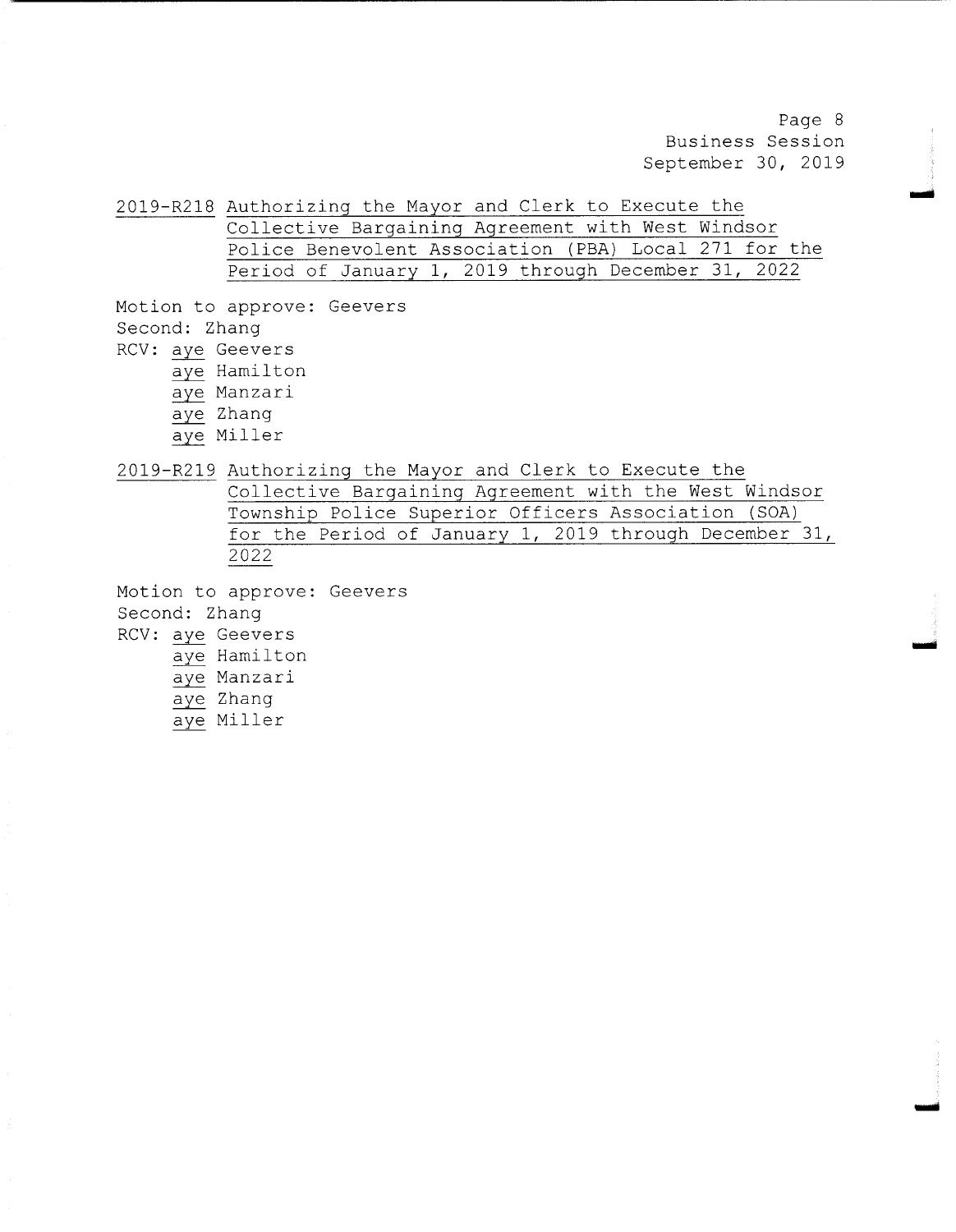Page 9 Business Session September 30, 2019

### INTRODUCTION OF ORDINANCES

dim

2019-28 CAPITAL ORDINANCE PROVIDING FOR THE ACQUISITION OF REAL PROPERTY KNOWN AS THE APPLEGATE PARCEL #62, BLOCK 10, LOT 16, CONSISTING OF APPROXIMATELY 8 . 8 ACRES LOCATED AT 163 CLARKSVILLE ROAD AND OTHER RELATED EXPENSES IN THE TOWNSHIP OF WEST WINDSOR, COUNTY OF MERCER, STATE OF NEW JERSEY APPROPRIATING THE AMOUNT OF \$ 275, 000

Motion to Introduce: Manzari Second: Geevers RCV: aye Geevers aye Hamilton aye Manzari aye Zhang aye Miller

Public Hearing: October 15, 2019

2019-29 ORDINANCE AUTHORIZING THE ACQUISTION OF CERTAIN REAL PROPERTY KNOWN AS BLOCK 10, LOT 16 AS REFERENCED ON THE WEST WINDSOR TOWNSHIP TAX MAP AND CONSISTING OF APPROXIMATELY 8 . 8 ACRES LOCATED AT 163 CLARKSVILLE ROAD AND EXECUTION OF A PURCHASE AGREEMENT WITH LORETTA R. APPLEGATE

Motion to Introduce: Manzari Second: Geevers RCV: aye Geevers aye Hamilton aye Manzari aye Zhang aye Miller

Public Hearing: October 15, 2019

ADDITIONAL PUBLIC COMMENT

None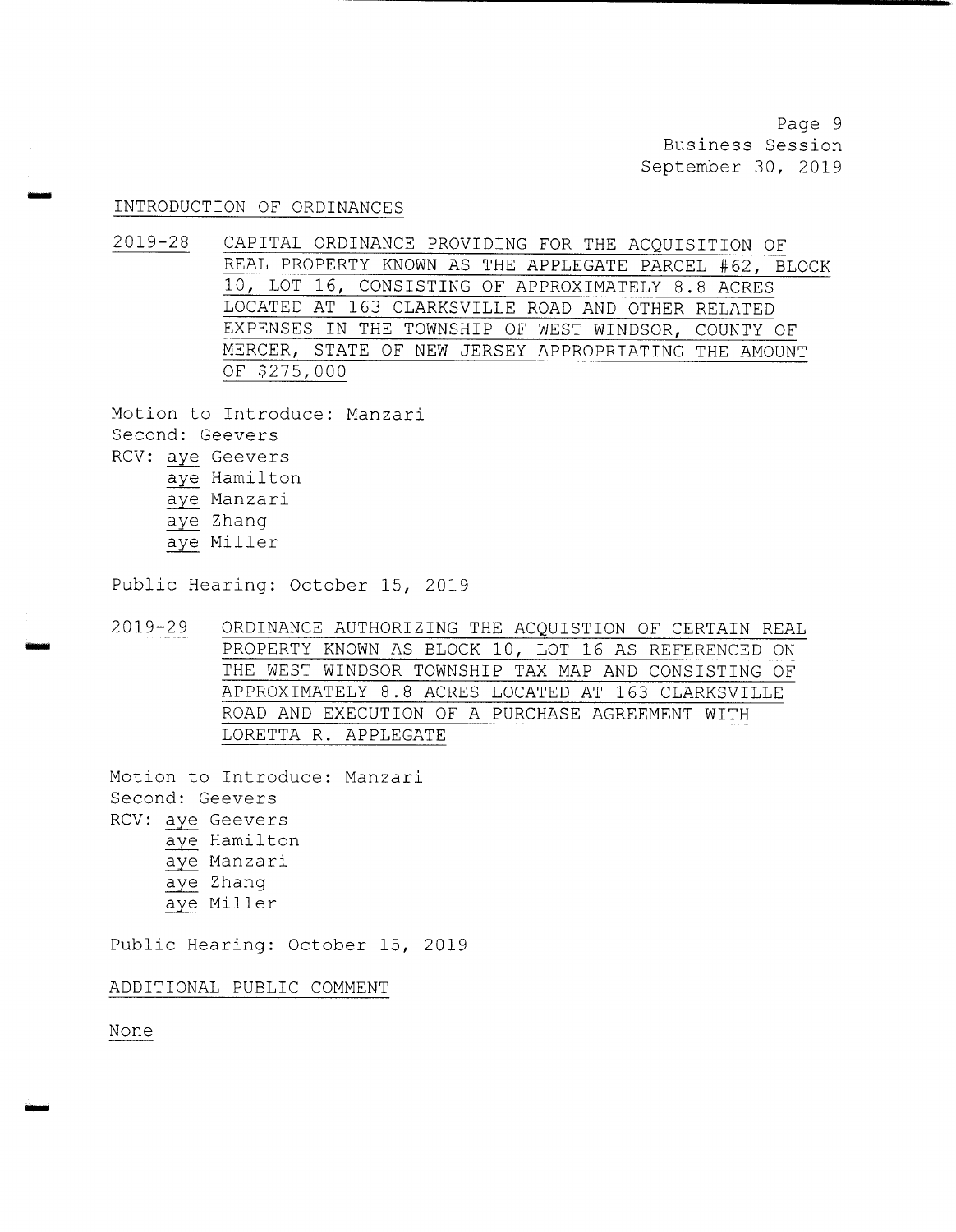Page 10 Business Session September 30, 2019

owl

w

### COUNCIL REPORTS/ DISCUSSION TOPICS/ NEW BUSINESS

Mr. Zhang advised he is working on <sup>a</sup> package for Council to provide additional information on the plastic bag ban for review and discussion at the next Council meeting.

Ms . Geevers expressed her concern that businesses should be made aware of this proposed ordinance prior to the Council adopting it to get their input.

Ms. Hamilton noted her frustration that our legislators are not addressing this issue. She advised that the Environmental Commission has been working on this for months and that the time to act is now.

President Miller advised that this ordinance will not take effect until mid-2020 and can be tweaked if necessary.

Mayor Marathe noted that he and Council members have not received <sup>a</sup> final copy of the ordinance to date .

Ms. Hamilton advised that there is a lot of support from the residents of West Windsor for banning single use plastic bags .

President Miller noted that after the last meeting she too heard<br>from a lot of residents who support the ordinance. She advised from a lot of residents who support the ordinance. that Mr. Zhang is preparing additional information for the Council to review prior to the introduction of the ordinance.

Ms . Manzari advised that only two Environmental Commission members voted yes and eight people from the audience spoke in favor of the ban at the last meeting. She reminded everyone that when the referendum was on the ballot for this that 55% of West Windsor residents voted no; and 61% overall in Mercer County voted against it .

President Miller noted that things have changed since then and that Council members will be receiving additional materials supporting the ordinance .

Mr. Zhang advised that he will reduce the fines in the proposed ordinance and that there is still time for further discussion. He noted that he hasn't heard any negative response and that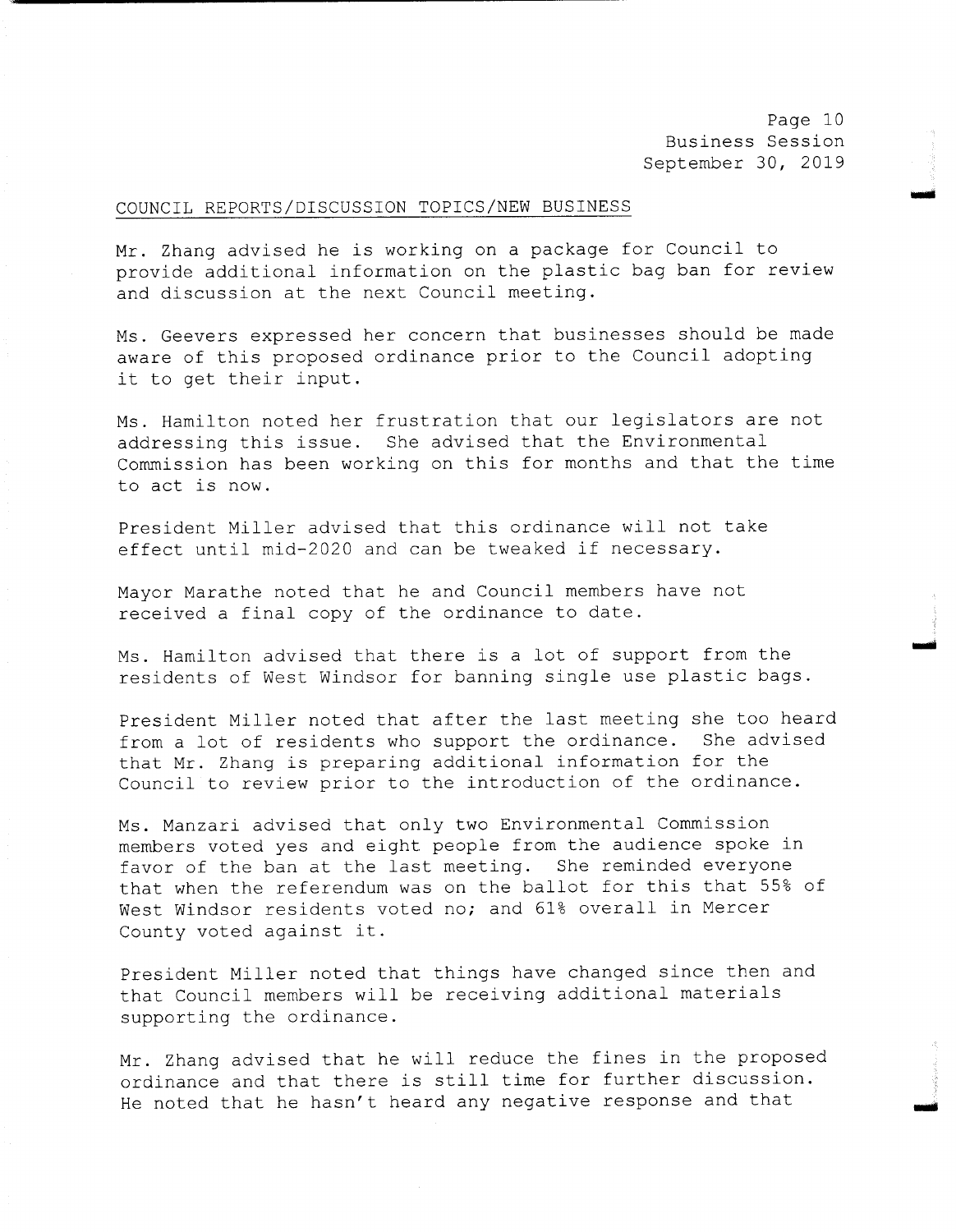Page 11 Business Session September 30, 2019

Council needs to show some responsibility. Mr. Zhang suggested that all the members of the Environmental Commission attend the next Council meeting to express their opinions on this matter. He noted that the Township should move forward on this and that he hopes to have it ready for the next agenda.

Ms. Manzari advised that she will continue to support West Windsor Gives Back each time someone tries to discredit the group.

Ms . Geevers reported that at the September 26, 2019 Zoning Board of Adjustment meeting they continued the "Celebrations" application discussion. She advised that the application will continued to be heard at the October 3, <sup>2019</sup> Zoning Board of Adjustment meeting.

### ADMINISTRATION UPDATES

None

imigo

now

### CLOSED SESSION ( IF NEEDED)

Motion to go into closed session was made at 8:23 p.m.: Manzari Second: Zhang RCV: aye Geevers aye Hamilton aye Manzari aye Zhang aye Miller Ms. Huber read the closed session resolution into the record:

Whereas, N.J.S.A.  $10:4-12$  allows for a Public Body to go into closed session during <sup>a</sup> Public Meeting, and

Whereas, the Township Council of West Windsor Township has deemed it necessary to go into closed session to discuss certain matters which are exempted from the public; and

Whereas, the regular meeting of this Township Council will reconvene; and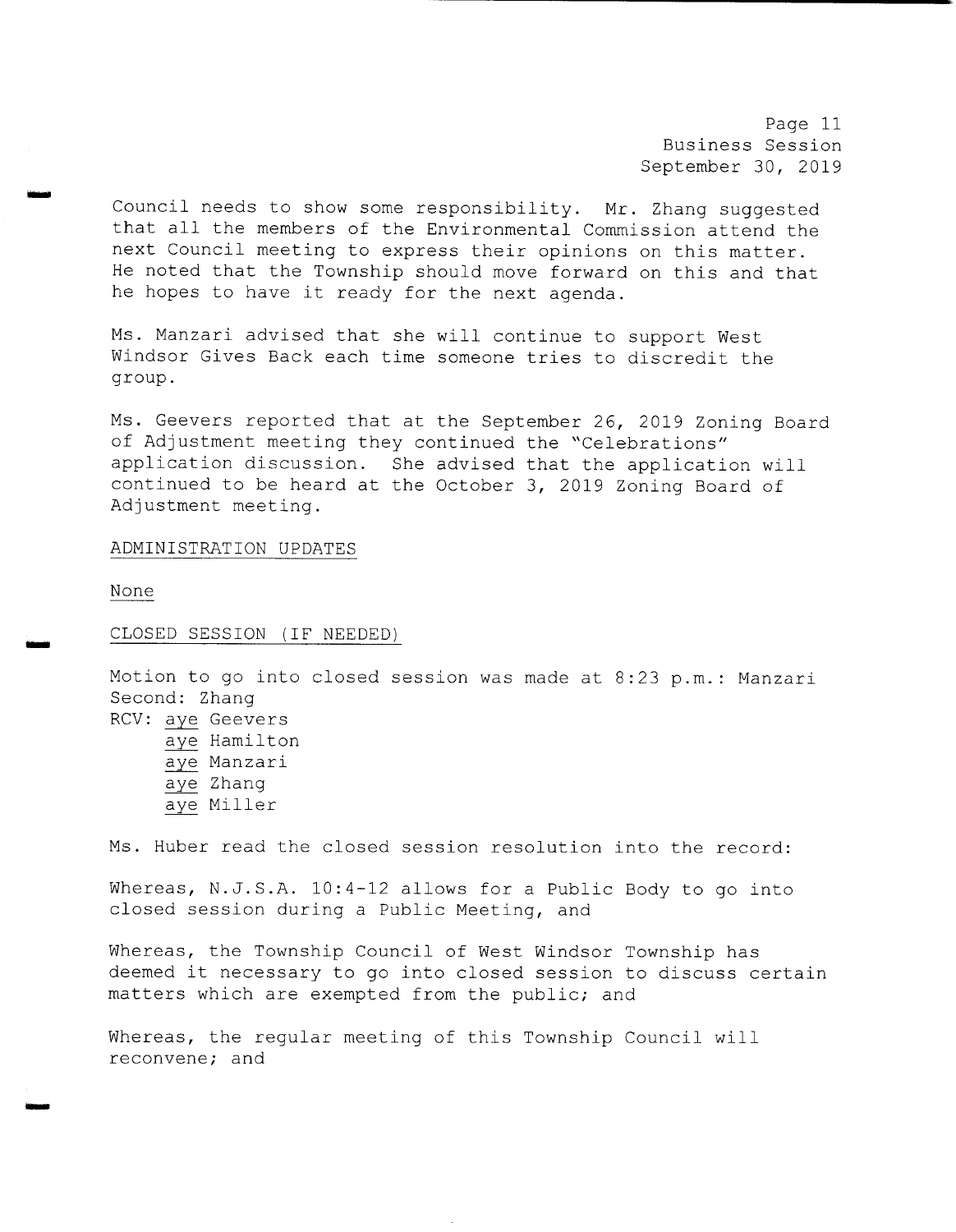Page 12 Business Session September 30, 2019

Imo

woo

rig

Whereas, the below stated subject matter shall be made available at such time as the issues discussed therein are resolved and its disclosure would not subvert any particular exception for convening <sup>a</sup> closed session.

Now, therefore, be it resolved that the Township Council of the Township of West Windsor will go into closed session for the following reason (s) as outlined in N.J.S.A. 10:4-12: For the discussion of potential litigation.

Meeting reconvened at: 10:07 p.m.

ADJOURNMENT

President Miller adjourned the meeting at 10:07 p.m.

<u>Say M Muler</u><br>Gay M. Huber<br>Township Clerk West Windsor Township

Council President<br>West Windsor Township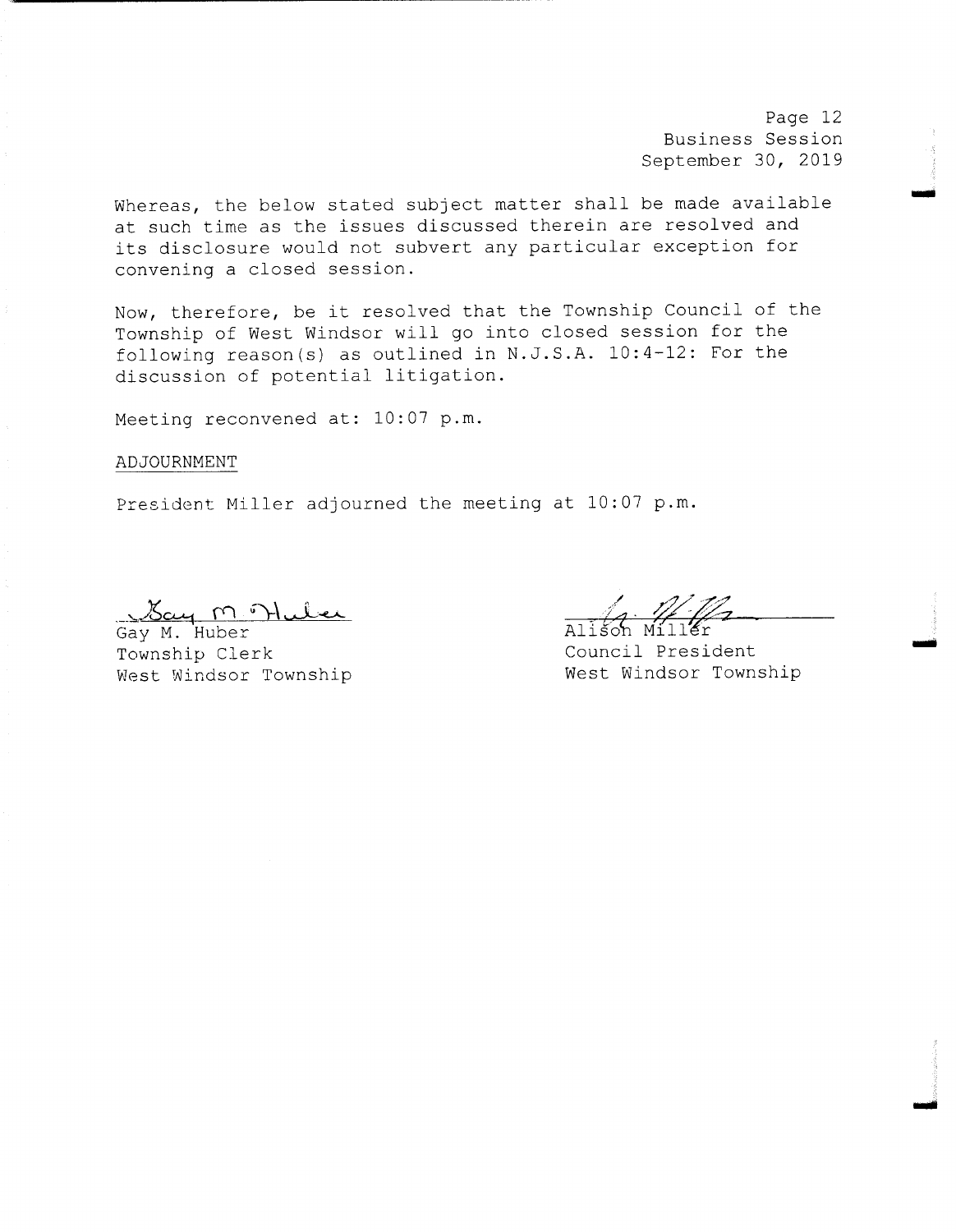IMMO

MIMS

Meg

## List of Bills - (100001) CASH - PNC - CURRENT DISBURSEMENTS CURRENT FUND

Meeting Date: 09/30/2019 For bills from 09/16/2019 to 09/29/2019

| Check# Vendor                         | Description                                                                                                                                                                                             |                                  | Account PO Payment Check Total |                  |
|---------------------------------------|---------------------------------------------------------------------------------------------------------------------------------------------------------------------------------------------------------|----------------------------------|--------------------------------|------------------|
| 72216 1689 – A T & T                  | PO 52191 2019 BLANKET - A/C#030 331 1957 001<br>10556270 UTILITY EXPENSES - TELEPHONE                                                                                                                   |                                  | 73.49<br>73.49 73.49           |                  |
|                                       | 72217 5822 - ABDUL KOOMSON 600 PO 52030 2019 BLANKET - MILEAGE REIMBURSEMEN<br>10530273 ENGINEERING - TRAVEL EXPENSE                                                                                    | 225.00                           |                                | 225.00<br>225.00 |
|                                       | 72218 845 - ACC BUSINESS 845 FO 52099 2019 BLANKET - LONG DISTANCE TELEPH<br>10556270 UTILITY EXPENSES - TELEPHONE                                                                                      | 251.93                           | 251.93                         | 251.93           |
|                                       | 72219 4033 - ACE OUTDOOR POWER 2 PO 52127 2019 BLANKET - MISC EQUIPMENT & REP<br>10544354 FACILITIES - TECH/SPECIAL SUPP.                                                                               | 50.60                            | 50.60<br>50.60                 |                  |
|                                       | 72220 41 - AL'S SUNOCO PO 52119 2019 BLANKET - VEHICLE MAINTENANCE<br>10518278 POLICE - VEHICLE REPAIR                                                                                                  | 2,610.82                         | 2,610.82<br>2,610.82           |                  |
| 10544355                              | 72221 761 - AMERICAN TIRE & AUTO CARE PO 52162 2019 BLANKET - ALIGNMENTS FOR PICK-<br>995.84<br>10540355 PUBLIC WORKS - TIRES & TUBES<br>FACILITIES - TIRES & TUBES                                     | 580.00                           | 415.84<br>995.84               |                  |
|                                       | 72222 761 - AMERICAN TIRE & AUTO CARE PO 52345 2019 BLANKET - TIRES & VEHICLE MAIN<br>10514355 EMERGENCY SERVICES - TIRES & TUBES                                                                       | 1,929.37                         | 1,929.37                       | 1,929.37         |
| 72223 2139 - ANTHONY ESPOSITO         | PO 53363 REIMBURSEMENT FOR RENEWAL OF PESTIC<br>10542226 SEWER SYSTEM - LICENSE/CERTIFICATIONS                                                                                                          | 80.00                            | 80.00<br>80.00                 |                  |
| 72224 722 - BRENDA SIRKIS<br>10551280 | REIMBURSE FOR EYE EXAM AND/OR CORRE<br>GROUP INSURANCE - VISION CARE                                                                                                                                    | 309.98                           |                                | 309.98<br>309.98 |
| 10530266                              | 72225 3727 - CANON SOLUTIONS AMERICA INC. PO 52645 OCE PLOTTER MAINTENANCE COVERAGE: 3<br>ENGINEERING - TECH/SPEC EQUIP MAINT                                                                           | 3,106.68                         | 3,106.68                       | 3,106.68         |
| 10518354                              | 72226 1759 - CDW GOVERNMENT INC. PO 53284 DIGITAL CAMERA SET - PER QUOTE #KTL 1,649.11<br>POLICE - TECH/SPECIAL SUPP.                                                                                   | 1,649.11                         |                                | 1,649.11         |
| 10518210                              | 72227 1759 - CDW GOVERNMENT INC. PO 53324 BLANKET AS PER RESOLUTION 2019-R177 9,174.90<br>10504268 ADM - TECH/COMPUTER SRVCS<br>10518208 POLICE - COMMUNICATION EQUIP MAINT<br>POLICE - CONSULTANT FEES | 5,679.70<br>1,495.20<br>2,000.00 |                                | 9,174.90         |
|                                       | 72228 5484 - CHRISTOPHER ORAVSKY 6 PO 52745 2019 BLANKET - QUARTERLY REIMBURSEM<br>10556270 UTILITY EXPENSES - TELEPHONE                                                                                | 60.00                            | 60.00                          | 60.00            |
| 72229 162 - COMCAST                   | PO 52040 2019 BLANKET A/C#8499 05 245 013417<br>10504268 ADM - TECH/COMPUTER SRVCS                                                                                                                      | 146.85                           | 146.85                         | 146.85           |
| 72230 162 - COMCAST                   | PO 52043 2019 BLANKET - A/C#8499 05 245 0180<br>10504268 ADM - TECH/COMPUTER SRVCS                                                                                                                      | 116.90                           | 116.90                         | 116.90           |
| $72231$ $162 - COMCAST$               | PO 52044 2019 BLANKET A/C#8499 5 245 0042258<br>10504268 ADM - TECH/COMPUTER SRVCS                                                                                                                      | 18.70                            | 18.70                          | 18.70            |

بسجوس الروادي يرديهم ووالدار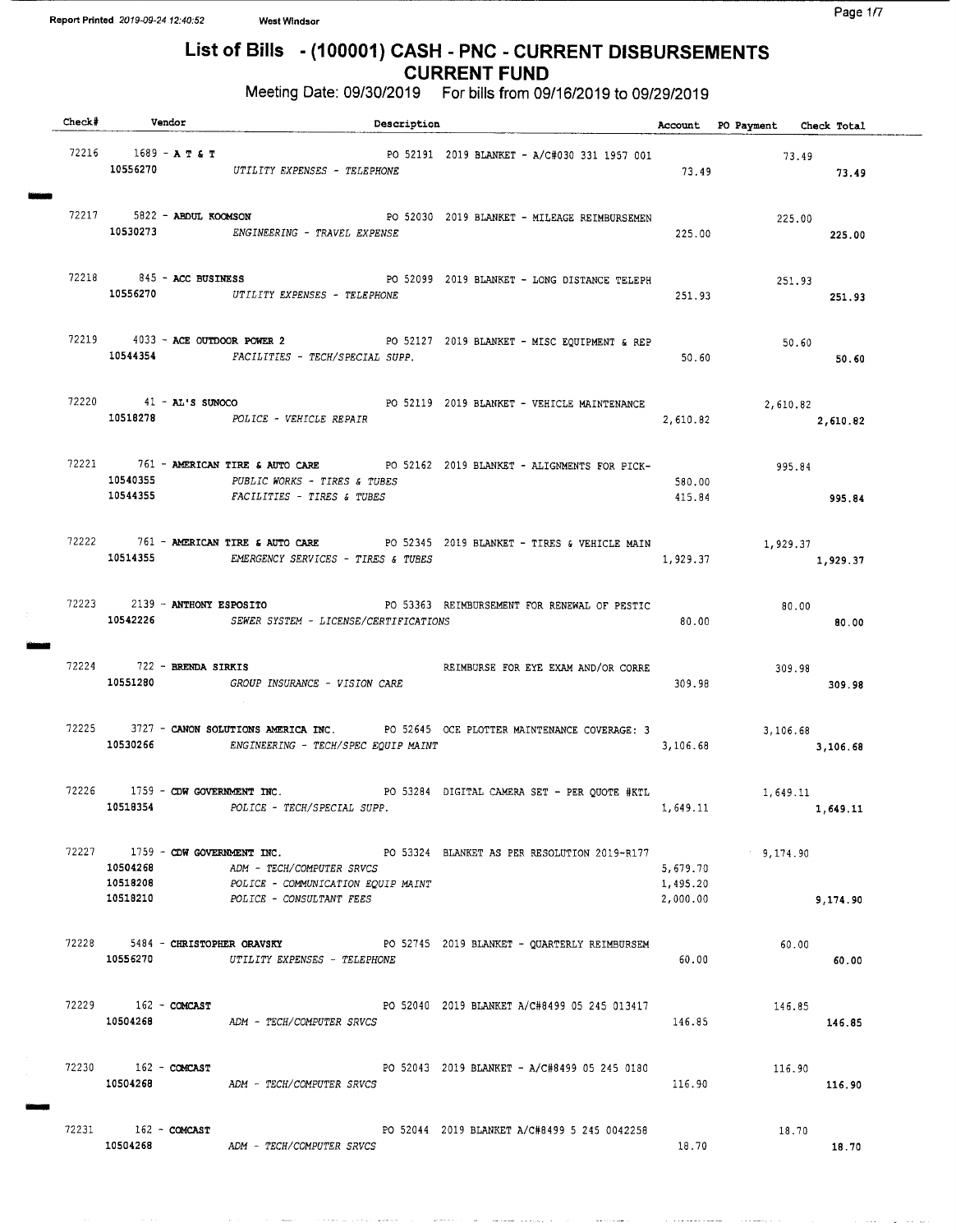## List of Bills - ( 100001) CASH - PNC - CURRENT DISBURSEMENTS CURRENT FUND

Meeting Date: 09/30/2019 For bills from 09/16/2019 to 09/29/2019

| Check# Vendor                  | Description                                                                                                                             |                                                        | Account PO Payment Check Total  |          |
|--------------------------------|-----------------------------------------------------------------------------------------------------------------------------------------|--------------------------------------------------------|---------------------------------|----------|
| 72232 5760 - COMCAST.          | PO 52189 2019 BLANKET - A/C#8499 05 245 0102<br>10556270 UTILITY EXPENSES - TELEPHONE                                                   | 204.90                                                 | 204.90                          | 204.90   |
|                                | 72233 52 - CONTINENTAL FIRE & SAFETY 6 PO 52352 2019 BLANKET - SUPPLIES<br>10514354 EMERGENCY SERVICES - TECH/SPECIAL SUPP.             | 79.00                                                  | 79.00                           | 79.00    |
|                                | 72234 975 - CUSTOM BANDAG INC. THE PO 52463 2019 BLANKET - TIRES<br>10514355 EMERGENCY SERVICES - TIRES & TUBES                         |                                                        | 2,257.42<br>2, 257.42 2, 257.42 |          |
|                                | 72235 1936 - S.P. LOCHEN PO 52943 2019 BLANKET - CLEANING & SANITIZIN<br>10553204 BLDG & GROUNDS - BLDG REPAIR & MAINT                  | 600.00                                                 | 600.00                          | 600.00   |
|                                | 72236 1483 - DAN DOBROMILSKY PO 52029 2019 BLANKET - MILEAGE REIMBURSEMEN<br>10530273 ENGINEERING - TRAVEL EXPENSE                      |                                                        | 225.00<br>225.00                | 225.00   |
| 72237 1820 - DONNA FUCETOLA    | PO 53389 REIMBURSEMENT FOR SENIOR CAFE SUPPL<br>10524231 SENIOR CITIZEN - MEALS                                                         | 159.90                                                 | 159.90<br>159.90                |          |
| 10620210                       | 72238 3348 - EAST WINDSOR TOWNSHIP 60 51932 2019 BLANKET - PER RESOLUTION # 201<br>ANIMAL CONTROL (ILSA) - O.E.                         | 1,958.00                                               | 1,958.00                        | 1,958.00 |
|                                | 72239 2363 - EMERGENCY EQUIPMENT SALES LLC PO 52355 2019 BLANKET - FIRE APPARATUS REPAI<br>10514278 EMERGENCY SERVICES - VEHICLE REPAIR |                                                        | 898.00<br>898.00                | 898.00   |
|                                | 72240 370 - FEDERAL EXPRESS 6 80 2096 2019 BLANKET - PAYMENTS ON ACCOUNT'<br>10555240 CENTRAL POSTAGE - POSTAGE                         | 29.58                                                  | 29.58<br>29.58                  |          |
| 10514278                       | 72241 1275 - FIRE AND SAFETY SERVICES PO 52359 2019 BLANKET FOR FIRE APPARATUS REP<br>EMERGENCY SERVICES - VEHICLE REPAIR               |                                                        | 964.55<br>964.55<br>964.55      |          |
| 10514278                       | 72242 3143 - FIRST PRIORITY EMERGENCY VEHICLES PO 52360 2019 BLANKET FOR FIRE APPARATUS REP<br>EMERGENCY SERVICES - VEHICLE REPAIR      |                                                        | 580.00                          | 580.00   |
| $72243$ $2774$ - FRANCIS GUZIK | PO 52028 2019 BLANKET - MILEAGE REIMBURSEMEN<br>10530273 ENGINEERING - TRAVEL EXPENSE                                                   | 225.00                                                 | 225.00                          | 225.00   |
| $72244$ $4066 -$ FRANK BAL     | PO 50601 2018 BLANKET - QUARTERLY REIMBURSEM<br>10556270A (2018) UTILITY EXPENSES - TELEPHONE                                           | 300.00                                                 | 300.00                          | 300.00   |
| 72245 4066 - FRANK BAL         | 10556270 UTILITY EXPENSES - TELEPHONE                                                                                                   | PO 52668 2019 BLANKET - OUARTERLY REIMBURSEM           | 180.00<br>180.00                | 180.00   |
|                                | 72246 4998 - FRANKLIN-GRIFFITH, LLC 60 PO 52195 2019 BLANKET - ELECTRICAL EQUIPMENT<br>10542266 SEWER SYSTEM - TECH/SPEC EQUIP MAINT    | 120.00                                                 | 120.00                          | 120.00   |
| 72247 606 - GAY M. HUBER       | PO 53385 REIMBURSEMENT FOR SEAGATE PORTABLE<br>10501353 CLERK - TECH/COMPUTER SUPPLIES                                                  |                                                        | 63.96<br>63.96                  | 63.96    |
| $72248$ $4659$ - GOVDOCS INC.  | 10504354 ADM - TECH/SPECIAL SUPP.                                                                                                       | PO 53338 GOV DOCS NJ & FEDERAL LAMINATED POS<br>235.58 | 235.58                          | 235.58   |

immit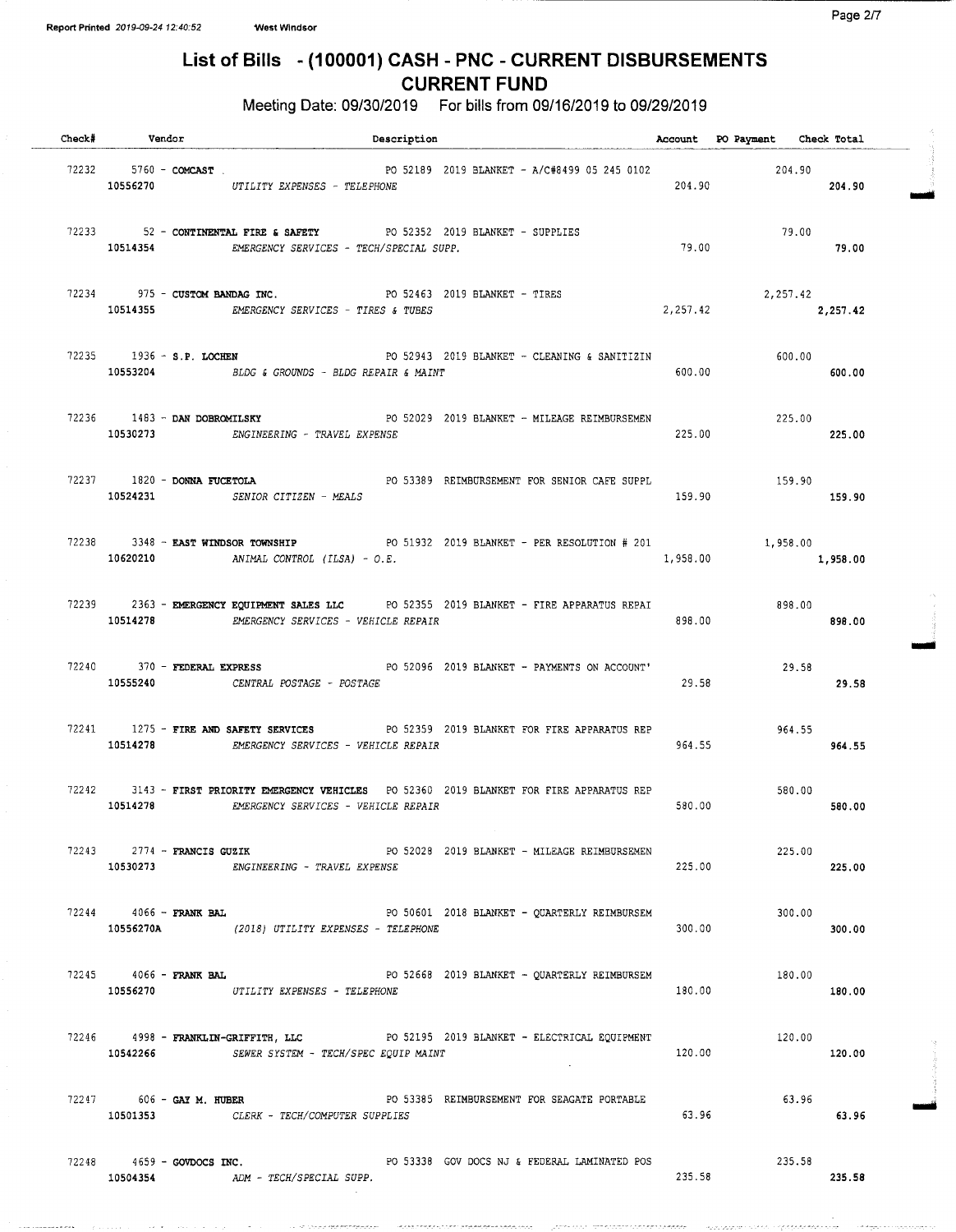# List of Bills - (100001) CASH - PNC - CURRENT DISBURSEMENTS

CURRENT FUND

Meeting Date: 09/30/2019 For bills from 09/16/2019 to 09/29/2019

| Check# | Vendor                            |                                                                                       | Description |                                                                                              |           | Account PO Payment Check Total |           |  |
|--------|-----------------------------------|---------------------------------------------------------------------------------------|-------------|----------------------------------------------------------------------------------------------|-----------|--------------------------------|-----------|--|
|        |                                   |                                                                                       |             |                                                                                              |           |                                |           |  |
|        |                                   |                                                                                       |             |                                                                                              |           |                                |           |  |
|        |                                   |                                                                                       |             |                                                                                              |           |                                |           |  |
|        |                                   | 10540266 PUBLIC WORKS - TECH/SPEC EQUIP MAINT                                         |             |                                                                                              |           | 2,033.52 2,033.52              |           |  |
|        |                                   |                                                                                       |             |                                                                                              |           |                                |           |  |
|        |                                   |                                                                                       |             | 72250 4851 - HAMILTON CAR WASH <b>PO 52179 2019 BLANKET - TRUCK WASH FOR PICK</b>            |           | 14.00                          |           |  |
|        |                                   | 10540278 PUBLIC WORKS - VEHICLE REPAIR                                                |             |                                                                                              | 14.00     |                                | 14.00     |  |
|        |                                   |                                                                                       |             |                                                                                              |           |                                |           |  |
|        |                                   |                                                                                       |             | 72251 2905 - HARRY HAUSHALTER ESQ. PO 52110 2019 BLANKET - PER RESOLUTION # 201              |           | 1,152.30                       |           |  |
|        |                                   | 10546228 LEGAL - LITIGATION                                                           |             |                                                                                              | 1,152.30  |                                | 1,152.30  |  |
|        |                                   |                                                                                       |             |                                                                                              |           |                                |           |  |
|        | 72252 2975 - INTERSTATE BATTERIES |                                                                                       |             | PO 52180 2019 BLANKET - AUTOMOTIVE BATTERIES                                                 |           |                                | 370.85    |  |
|        | 10540278                          | PUBLIC WORKS - VEHICLE REPAIR                                                         |             |                                                                                              | 185.42    |                                |           |  |
|        | 10544278                          | FACILITIES - VEHICLE REPAIR                                                           |             |                                                                                              | 185.43    |                                | 370.85    |  |
|        |                                   |                                                                                       |             |                                                                                              |           |                                |           |  |
|        |                                   |                                                                                       |             | 72253 238 - JW KENNEDY & SON WELDING PO 52193 2019 BLANKET - SHOP SUPPLIES, RENTA            |           | 6.00                           |           |  |
|        |                                   | 10540266 PUBLIC WORKS - TECH/SPEC EQUIP MAINT                                         |             |                                                                                              | 6.00      |                                | 6.00      |  |
|        |                                   |                                                                                       |             |                                                                                              |           |                                |           |  |
|        |                                   |                                                                                       |             | $72254$ 238 - J W KENNEDY & SON WELDING PO 52364 2019 BLANKET - EMS SUPPLIES                 |           |                                | 325.95    |  |
|        |                                   | 10514354 EMERGENCY SERVICES - TECH/SPECIAL SUPP.                                      |             |                                                                                              | 325.95    |                                | 325.95    |  |
|        |                                   |                                                                                       |             |                                                                                              |           |                                |           |  |
|        |                                   |                                                                                       |             | 72255 731 - JERSEY CENTRAL POWER & LIGHT PO 52022 2019 BLANKET - ELECTRIC/GAS & STREE        |           |                                | 4,627,17  |  |
|        |                                   | 10556277 UTILITY EXPENSES - STREET LIGHTING                                           |             |                                                                                              | 4,627.17  |                                | 4,627.17  |  |
|        |                                   |                                                                                       |             |                                                                                              |           |                                |           |  |
|        | 72256 5944 - MR. JOHN             |                                                                                       |             | PO 53127 2019 BLANKET - RENTAL OF TEMPORARY                                                  |           | 914.78                         |           |  |
|        |                                   | 10553235 BLDG & GROUNDS - OTHER RENTAL                                                |             |                                                                                              | 914.78    | 914.78                         |           |  |
|        |                                   |                                                                                       |             |                                                                                              |           |                                |           |  |
|        |                                   |                                                                                       |             | 72257 648 - LAWRENCE TOWNSHIP <b>DESCRIPTION CONTROLS 2019 BLANKET FOR PNC SEWER BILLING</b> |           |                                | 226.89    |  |
|        | 10510252                          | COLLECTION - SEWER BILLING CHARGES                                                    |             |                                                                                              | 226.89    |                                | 226.89    |  |
|        |                                   |                                                                                       |             |                                                                                              |           |                                |           |  |
|        |                                   |                                                                                       |             | 72258 5466 - LEHIGH VALLEY SAFETY SUPPLY CO. PO 52174 2019 BLANKET - UNIFORM BOOTS PURCHA    |           | 134.95                         |           |  |
|        |                                   | 10544357 FACILITIES - UNIFORMS                                                        |             |                                                                                              | 134.95    |                                | 134.95    |  |
|        |                                   |                                                                                       |             |                                                                                              |           |                                |           |  |
| 72259  |                                   |                                                                                       |             | 6042 - MANCHESTER TWP POLICE FOUNDATION DO 53349 REG - JOHN MCNAMARA, CLASS III OFFI         |           | 50.00                          |           |  |
|        | 10618599                          | POLICE - WWPRSD - CLASS III OFFICERS                                                  |             |                                                                                              | 50.00     |                                | 50.00     |  |
|        |                                   |                                                                                       |             |                                                                                              |           |                                |           |  |
|        |                                   |                                                                                       |             | $72260$ 5831 - MARK S. RUDERMAN, ESQ. THE POS2107 2019 BLANKET - PER RESOLUTION # 201        |           | 8,175.00                       |           |  |
|        |                                   | 10546210 LEGAL - LABOR COUNSEL                                                        |             |                                                                                              | 8,175.00  |                                | 8,175.00  |  |
|        |                                   |                                                                                       |             |                                                                                              |           |                                |           |  |
|        | 10542354                          | SEWER SYSTEM - TECH/SPECIAL SUPP.                                                     |             | 72261 257 - MC MASTER CARR SUPPLY CO. PO 52101 2019 BLANKET - PURCHASE HARDWARE &            | 28.87     | 151.86                         |           |  |
|        | 10540354                          | PUBLIC WORKS - TECH/SPECIAL SUPP.                                                     |             |                                                                                              | 72.68     |                                |           |  |
|        | 10544354                          | FACILITIES - TECH/SPECIAL SUPP.                                                       |             |                                                                                              | 50.31     |                                | 151.86    |  |
|        |                                   |                                                                                       |             |                                                                                              |           |                                |           |  |
|        | 72262 4073 - MEGAN ERKOBONI       |                                                                                       |             | PO 53327 2019 EDUCATION REIMBURSEMENT - SPRI                                                 |           | 1,924.00                       |           |  |
|        | 10504274                          | ADM - TUITION                                                                         |             |                                                                                              | 1,924.00  | 1,924.00                       |           |  |
|        |                                   |                                                                                       |             |                                                                                              |           |                                |           |  |
|        |                                   |                                                                                       |             | 72263 460 - MERCER CO. IMPROVEMENT AUTHORITY PO 51933 2019 BLANKET - AS PER RESOLUTION 20    |           | 27,302.83                      |           |  |
|        | 10558220                          | REFUSE COLLECTION - RECYCLING                                                         |             |                                                                                              | 27,302.83 |                                | 27,302.83 |  |
|        |                                   |                                                                                       |             |                                                                                              |           |                                |           |  |
|        |                                   | 72264 460 - MERCER CO. IMPROVEMENT AUTHORITY PO 52116 2019 BLANKET - LANDFILL CHARGES |             |                                                                                              |           | 65,800.69                      |           |  |
|        |                                   |                                                                                       |             |                                                                                              |           |                                |           |  |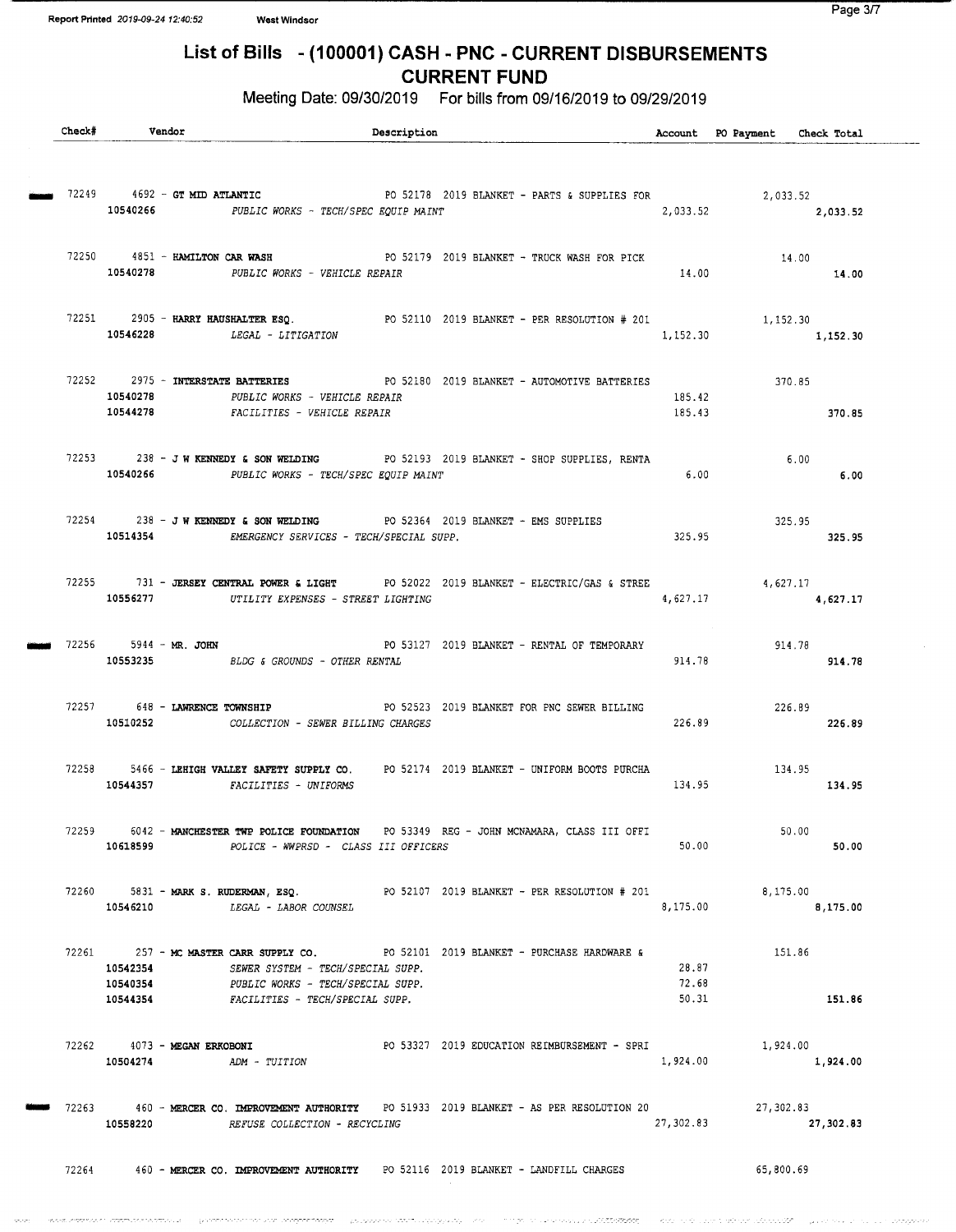## List of Bills - ( 100001) CASH - PNC - CURRENT DISBURSEMENTS CURRENT FUND

Meeting Date: 09/30/2019 For bills from 09/16/2019 to 09/29/2019

| Check# | Vendor                         | Description                                                                                                                                              |                       | Account PO Payment Check Total |           |
|--------|--------------------------------|----------------------------------------------------------------------------------------------------------------------------------------------------------|-----------------------|--------------------------------|-----------|
|        |                                | 10558222 REFUSE COLLECTION - LANDFILL CHARGES<br>10658222 REFUSE COLLECTION - LANDFILL CHARGES                                                           | 64.127.80<br>1,672.89 |                                | 65,800.69 |
|        |                                | 72265 168 - MID JERSEY MUN. JOINT INS FUND PO 53341 AUTOMOBILE/GENERAL LIABILITY<br>10552299 07HER INSURANCE - LIABILITY                                 |                       | 176.70                         | 176.70    |
|        |                                | 72266 2648 - MONTAGE ENTERPRISES, INC. PO 52199 2019 BLANKET - PARTS & REPAIRS FOR<br>10540266 PUBLIC WORKS - TECH/SPEC EQUIP MAINT                      | 769.36                | 769.36<br>769.36               |           |
|        |                                | 72267 1542 - MPLC 1522 1522 1622 1624 1622 163313 1622 162311 1628 1628 1629 1634 1632 1642 1643 164<br>10524226 SENIOR CITIZEN - LICENSES/CERTIFICATION | 180.26                | 180.26                         | 180.26    |
|        | 72268 5269 - NCOA              | PO 53312 NCOA NATIONAL ACCREDITATION - BALAN<br>10524226 SENIOR CITIZEN - LICENSES/CERTIFICATION                                                         | 800.00                | 800.00                         | 800.00    |
|        |                                | 72269 3847 - NEW JERSEY ADVANCE MEDIA PO 52094 2019 BLANKET - LEGAL ADVERTISING IN<br>10504202 ADM - ADVERTISING LEGAL                                   | 75.11                 | 75.11<br>75.11                 |           |
|        |                                | 72270 1801 - NEW JERSEY AMERICAN WATER PO 52260 2019 BLANKET - FIRE HYDRANT FEES A/ 47,709.71<br>10554281 FIRE HYDRANT SERVICES - WATER                  | 47,709.71             |                                | 47,709.71 |
|        |                                | 72271 519 - NEW PIG CORPORATION PO 52370 2019 BLANKET - HAZARDOUS MATERIAL S<br>10514354 EMERGENCY SERVICES - TECH/SPECIAL SUPP.                         | 498.03                | 498.03                         | 498.03    |
|        |                                | 72272 89 - NJ STATE LEAGUE OF MUNICIPALTIES PO 53384 LEGISLATIVE BULLETIN 2019 - 2020<br>10501305 CLERK - BOOKS, MAGAZINES                               | 7.00                  | 7.00<br>$\sim$ 7.00            |           |
|        |                                | 72273 5543 - NJAFP 6 2019 FO 53399 REGISTRATION 2019 FALL SEMINAR ON 1<br>10521209 BOARD OF HEALTH - CONF. & SEMINARS                                    | 150.00                | 150.00                         | 150.00    |
|        | 10530354                       | 72274 3275 - CANON SOLUTIONS AMERICA, INC. PO 52498 2019 BLANKET- PLOTTER SUPPLIES<br>ENGINEERING - TECH/SPECIAL SUPP.                                   | 118.12                | 118.12                         | 118.12    |
|        |                                | $72275$ $3579 - OHD, LLLP$<br>PO 52475 ANNUAL CALIBERATION OF FIT TESTING<br>10514266 EMERGENCY SERVICES - TECH/SPECIAL EQUIP                            | 690.00                | 690.00                         | 690.00    |
|        | 10502202                       | $72276$ 286 - PACKET MEDIA LLC<br>PO 52120 2019 BLANKET - LEGAL ADS FOR CLERK<br>ELECTIONS - ADVERTISING - LEGAL<br>10501202 CLERK - ADVERTISING LEGAL   | 314.00<br>127.05      | 441.05                         | 441.05    |
|        | 72277 5104 - PARKER MCCAY P.A. | PO 52410 2019 BLANKET - PER RESOLUTION # 201 1,170.00<br>10546228 LEGAL - LITIGATION                                                                     | 1,170.00              |                                | 1,170.00  |
|        | 72278 5104 - PARKER MCCAY P.A. | PO 52411 2019 BLANKET - PER RESOLUTION # 201<br>10546223 LEGAL - LEGAL FEES                                                                              | 4,335.00              | 4,335.00                       | 4,335.00  |
|        |                                | 72279 3286 - PRICE CHOPPER WRISTBANDS PO 53058 "ESCAPE THE VAPE" IMPRINTED CHILD &<br>10521248 BOARD OF HEALTH - PUBLIC HEALTH SERVICES                  | 281.55                | 281.55<br>281.55               |           |
|        |                                | 72280 1262 - PRINCETON SUPPLY CORP. PO 52034 2019 BLANKET - JANITORIAL SUPPLIES                                                                          |                       | 1,394.20                       |           |

Page 4/7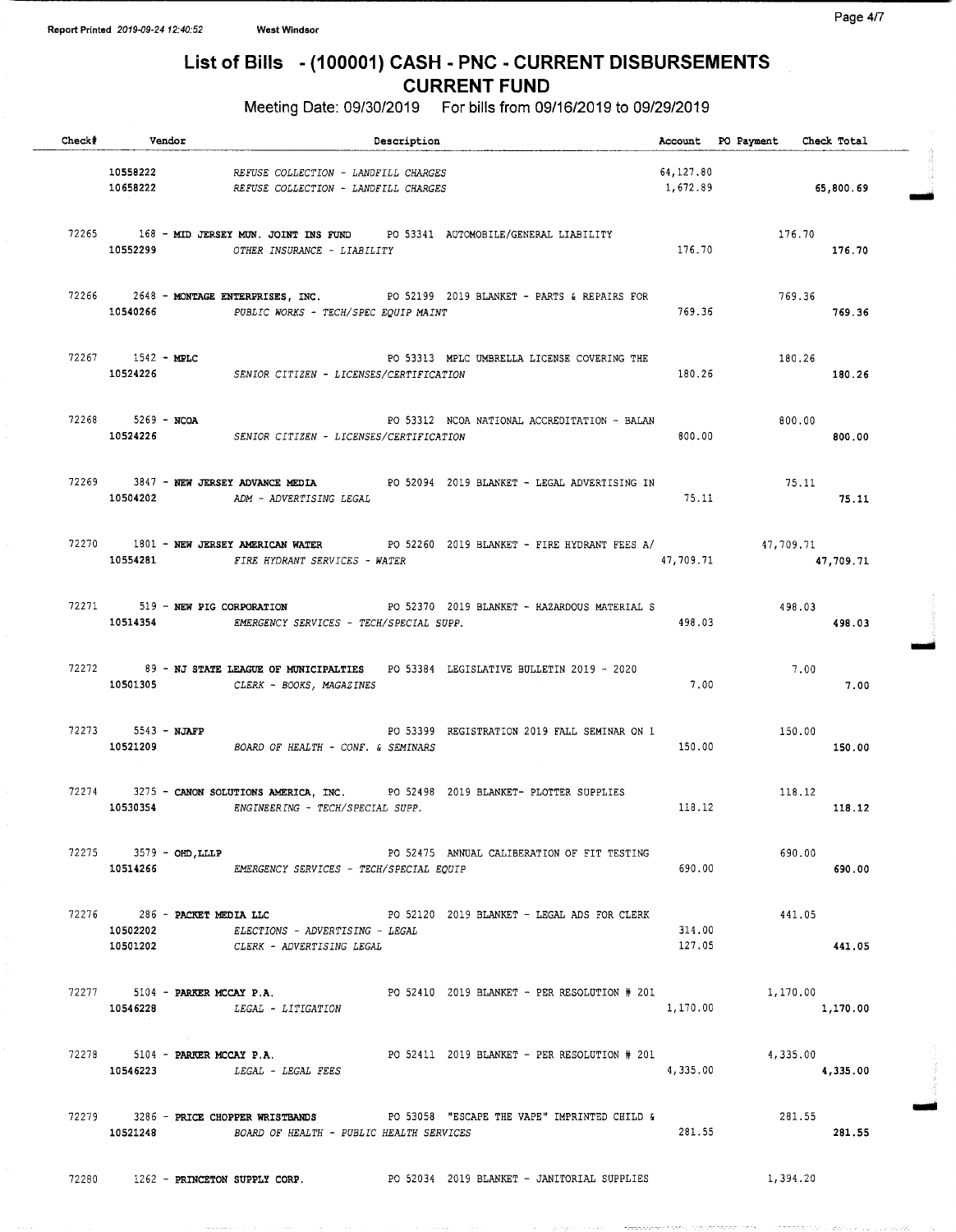**Service Service** 

este conditat in termination order of the

المصغط ويعودون والأرداء والأوارد ومملحتين

.<br>Server<del>ad</del>or

.<br>Statistički state i predset

## List of Bills - ( 100001) CASH - PNC - CURRENT DISBURSEMENTS

CURRENT FUND

Meeting Date: 09/30/2019 For bills from 09/16/2019 to 09/29/2019

|  | Check# Vendor                         | Description                                                                            |                                                                                                  |                         | Account PO Payment Check Total |           |
|--|---------------------------------------|----------------------------------------------------------------------------------------|--------------------------------------------------------------------------------------------------|-------------------------|--------------------------------|-----------|
|  |                                       | 10553327 BLDG & GROUNDS -JANITORIAL/BLDG SUPPLIES                                      |                                                                                                  |                         | 1,394.20                       | 1,394.20  |
|  | 10650251                              | COURT - SERVICE/MAINT CONTRACTS                                                        | 72281 554 - PRIOR NAMI BUSINESS SYSTEMS PO 53365 MAINTENANCE CONTRACT FOR BROTHER PP             | 139.00                  | 139.00<br>139.00               |           |
|  | 10556215                              | UTILITY EXPENSES - ELECTRIC/NATURAL GAS<br>10556277 UTILITY EXPENSES - STREET LIGHTING | 72282 379 - PUBLIC SERVICE ELECTRIC & GAS PO 52021 2019 BLANKET - ELECTRIC/GAS & STREE 61,717.61 | 31,298.97<br>30, 418.64 |                                | 61,717.61 |
|  |                                       | 10553354 BLDG & GROUNDS - TECH/SPECIAL SUPP.                                           | 72283 5061 - QUENCH USA, INC. PO 52033 2019 BLANKET - MONTHLY COOLER (14)                        | 420.00                  | 420.00<br>420.00               |           |
|  | 10551299                              | GROUP INSURANCE - MISC SERVICES                                                        | 72284 1495 - RELIANCE STANDARD LIFE INS CO. PO 51940 2019 BLANKET - POLICY # GL125783            | 777.38                  | 777.38<br>777.38               |           |
|  | 72285 2526 - RIGGINS INC.             | 10557307 GASOLINE - DIESEL FUEL<br>10557315 GASOLINE - UNLEADED                        | PO 52046 2019 BLANKET - DELIVERY OF DIESEL &                                                     | 3,503.17                | 9,346.56<br>5,843.39 9,346.56  |           |
|  | 72286 522 - ROBERT GAROFALO           | 10551280 GROUP INSURANCE - VISION CARE                                                 | REIMBURSE FOR EYE EXAM AND/OR CORRE                                                              | 450.00                  | 450.00                         | 450.00    |
|  | 72287 759 - ROBERT GULDEN             | 10551280 GROUP INSURANCE - VISION CARE                                                 | REIMBURSE FOR EYE EXAM AND/OR CORRE                                                              | 400.00                  | 400.00                         | 400.00    |
|  | 72288 1667 - RUSS JOHNSON<br>10524210 | SENIOR CITIZEN - CONSULTANT FEES                                                       | PO 52047 2019 BLANKET - ART WATERCOLOR CLASS                                                     | 200.00                  | 200.00                         | 200.00    |
|  |                                       | 10518272 POLICE - TRAINING/EDUCATIONAL                                                 | 72289 2941 - SAFARILAND LLC PO 53248 REG - ALFONSO ROBLES, BALLISTIC SHI                         | 395.00                  | 395.00                         | 395.00    |
|  |                                       | 10521248 BOARD OF HEALTH - PUBLIC HEALTH SERVICES                                      | 72290 6024 - SAMANTHA ROBINSON, MPH, CHES PO 53276 HEALTH EDUCATION SERVICES - PER DIE           |                         | 350.00<br>$350.00$ 350.00      |           |
|  |                                       | 10538272 CONST OFFL - TRAINING/EDUCATIONAL                                             | 72291 5839 - SCOTT MCCORMICK PO 52251 2019 BLANKET - CJCOA LUNCH MEETING                         | 15.00                   | 15.00                          | 15.00     |
|  |                                       | 10503209 COUNCIL - CONF. & SEMINARS                                                    | 72292 1420 - SHERATON ATLANTIC CITY 60 90 93345 RESV - ALISON MILLER FOR EVENT NJLM              | 284.00                  | 284.00                         | 284.00    |
|  | 10544354                              | FACILITIES - TECH/SPECIAL SUPP.                                                        | 72293 4660 - SITE ONE LANDSCAPE SUPPLY PO 52340 2019 BLANKET - PURCHASE MISC. TOOLS              | 228.96                  | 228.96                         | 228.96    |
|  |                                       | 10504272 ADM - TRAINING - EDUCATIONAL                                                  | 72294 4295 - STATE TREASURER BOSS342 CERTIFICATION RENEWAL APPLICATION -                         | 50.00                   | 50.00                          | 50.00     |
|  | 72295 3724 - STEVEN MITCHELL          | 10556270 UTILITY EXPENSES - TELEPHONE                                                  | PO 52756 2019 BLANKET - QUARTERLY REIMBURSEM                                                     | 180.00                  | 180.00                         | 180.00    |
|  |                                       |                                                                                        | 72296 4268 - SUPLEE, CLOONEY AND COMPANY PO 52109 2019 BLANKET-AS PER RESOLUTION 2019            |                         | 550.00                         |           |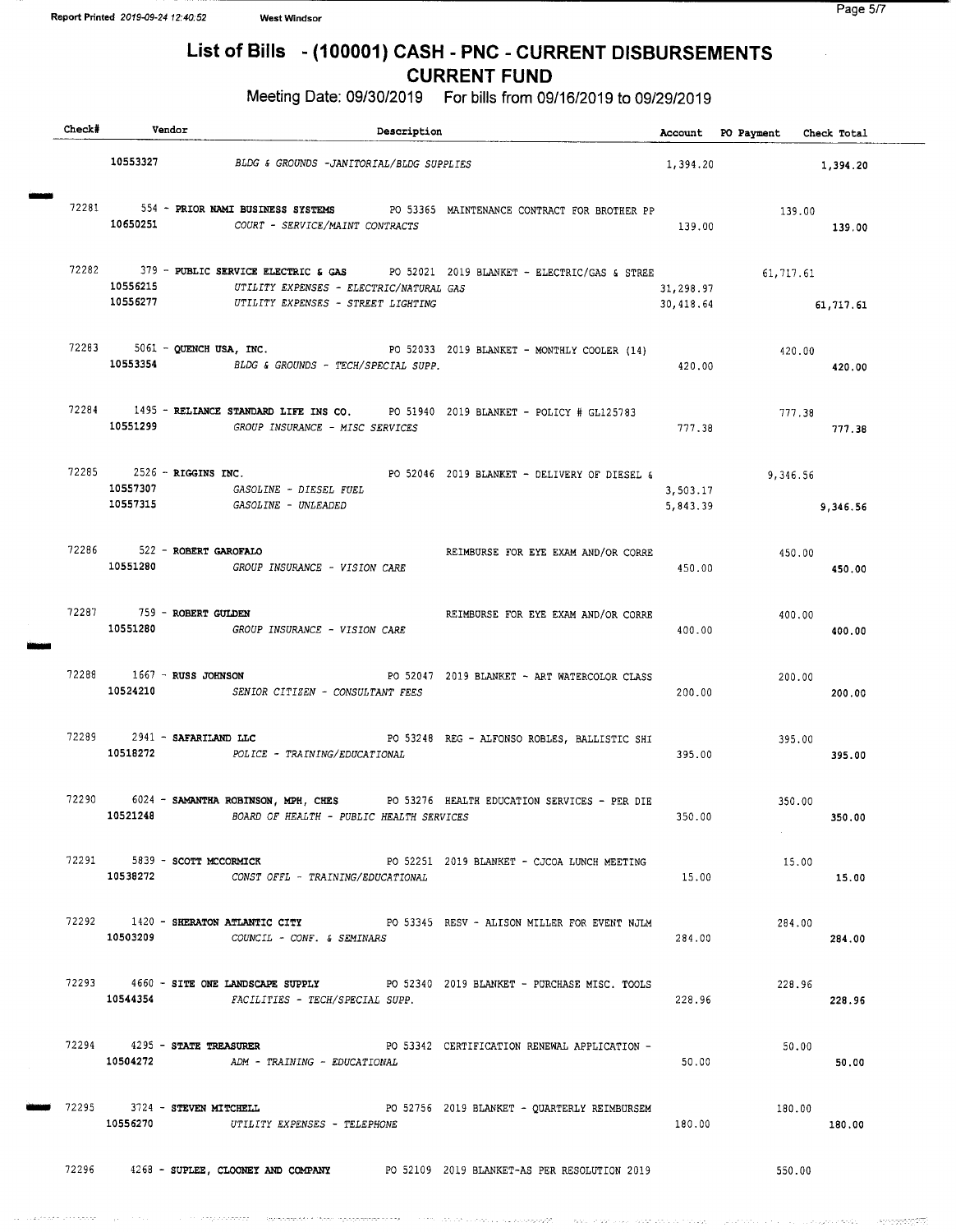### raye o $n$

## List of Bills - ( 100001) CASH - PNC - CURRENT DISBURSEMENTS CURRENT FUND

Meeting Date: 09/30/2019 For bills from 09/16/2019 to 09/29/2019

| Check# Vendor<br>Description |                                                                                                                                                                          |                | Account PO Payment Check Total |        |
|------------------------------|--------------------------------------------------------------------------------------------------------------------------------------------------------------------------|----------------|--------------------------------|--------|
|                              | 10507203A $(2018)$ AUDIT - ANNUAL AUDIT                                                                                                                                  |                |                                | 550.00 |
|                              | 72297 1577 - TRENTON ELEVATOR CO., INC. PO 52038 2019 BLANKET - ANNUAL MAINTENANCE C<br>10553251 BLDG & GROUNDS - SERVICE/MAINT CONTRACTS                                | 265.00         | 265.00                         | 265.00 |
|                              | 72298 676 - TURF EQUIPMENT & SUPPLY CO. PO 52209 2019 BLANKET - PARTS &SERVICE FOR L<br>10544266 FACILITIES - TECH/SPEC EQUIP MAINT                                      | 577,20         | 577.20<br>577.20               |        |
|                              | 72299 670 - TURN OUT FIRE & SAFETY PO 52375 2019 BLANKET-UNIFORMS MANUFACTURED<br>10514357 EMERGENCY SERVICES - UNIFORMS                                                 | 49.66          | 49.66                          | 49.66  |
|                              | 72300 738 - V E RALPH & SON INC. PO 52376 2019 BLANKET - EMERGENCY MEDICAL SE<br>10514354 EMERGENCY SERVICES - TECH/SPECIAL SUPP.                                        | 452.90         | 452.90<br>452.90               |        |
|                              | 72301 738 - <b>V E RALPH &amp; SON INC.</b> PO 53326 PHILIPS HEARTSTART ONSITE AED - PER 1,327.60<br>10504354 ADM - TECH/SPECIAL SUPP.                                   | 1,327.60       | 1,327,60                       |        |
|                              | 72302 1362 - VAN CLEEF ENGINEERING PO 52113 2019 BLANKET - AS PER RESOLUTION #2<br>10530210 ENGINEERING - CONSULTANT FEES                                                | 2,115.50       | 2,115.50<br>2,115.50           |        |
| 72303 3712 - VCI             | PO 52377 2019 BLANKET - AMBULANCE REPAIRS<br>10514278 EMERGENCY SERVICES - VEHICLE REPAIR                                                                                | 3,704.96       | $3,704.96$<br>$3,704.96$       |        |
|                              | 72304 3296 - VECTOR SECURITY THE PO 53378 FIRE ALARM BACKUP BATTERY REPLACEME<br>10553204 BLDG & GROUNDS - BLDG REPAIR & MAINT                                           | 140.00         | 140.00                         | 140.00 |
| 72305 381 - VERIZON          | PO 52024 2019 BLANKET- VARIOUS ACCOUNTS / TE<br>10556270 UTILITY EXPENSES - TELEPHONE                                                                                    | 325.51         | 325.51                         | 325.51 |
|                              | 72306 1619 - VERIZON WIRELESS 60 100 1208 2019 BLANKET - A/C#420131698-00001<br>10556270 UTILITY EXPENSES - TELEPHONE                                                    | 668.00         | 668.00                         | 668.00 |
|                              | 72307 333 - VITAL COMMUNICATIONS, INC. PO 52466 2019 BLANKET - PER RESOLUTION # 201<br>10508212 DATA PROCESSING - O.E.                                                   | 1,435.00       | 1,435.00<br>1,435,00           |        |
| 10524334                     | 72308 2495 - W. B. MASON COMPANY INC. PO 53141 OFFICE SUPPLIES - PER 7/11/19 EMAIL<br>SENIOR CITIZEN - PHOTOCOPIER SUPPLIES<br>10524332 SENIOR CITIZEN - OFFICE SUPPLIES | 82.79<br>14.11 | 96.90                          | 96.90  |
|                              | 72309 2495 - W. B. MASON COMPANY INC. PO 53230 OFFICE SUPPLIES - PER 7/26 EMAIL QU<br>10501354 CLERK - TECH/SPECIAL SUPP.                                                | 51.28          | 51.28                          | 51.28  |
|                              | 72310 2495 - W. B. MASON COMPANY INC. PO 53245 OFFICE SUPPLIES - PER 7/26 EMAIL QU<br>10514354 EMERGENCY SERVICES - TECH/SPECIAL SUPP.                                   | 77.55          | 77.55                          | 77.55  |
| 10509353<br>10506354         | 72311 2495 - W. B. MASON COMPANY INC. PO 53279 OFFICE SUPPLIES - PER 8/8 EMAIL QUO<br>ASSESSMENT - TECH/COMPUTER SUPPLIES<br>FIN ADM - TECH/SPECIAL SUPP.                | 9.18<br>48.37  | 57.55                          | 57.55  |
|                              | 72312 2495 - W. B. MASON COMPANY INC. PO 53354 COPY PAPER & OFFICE SUPPLIES - PER                                                                                        |                | 168.26                         |        |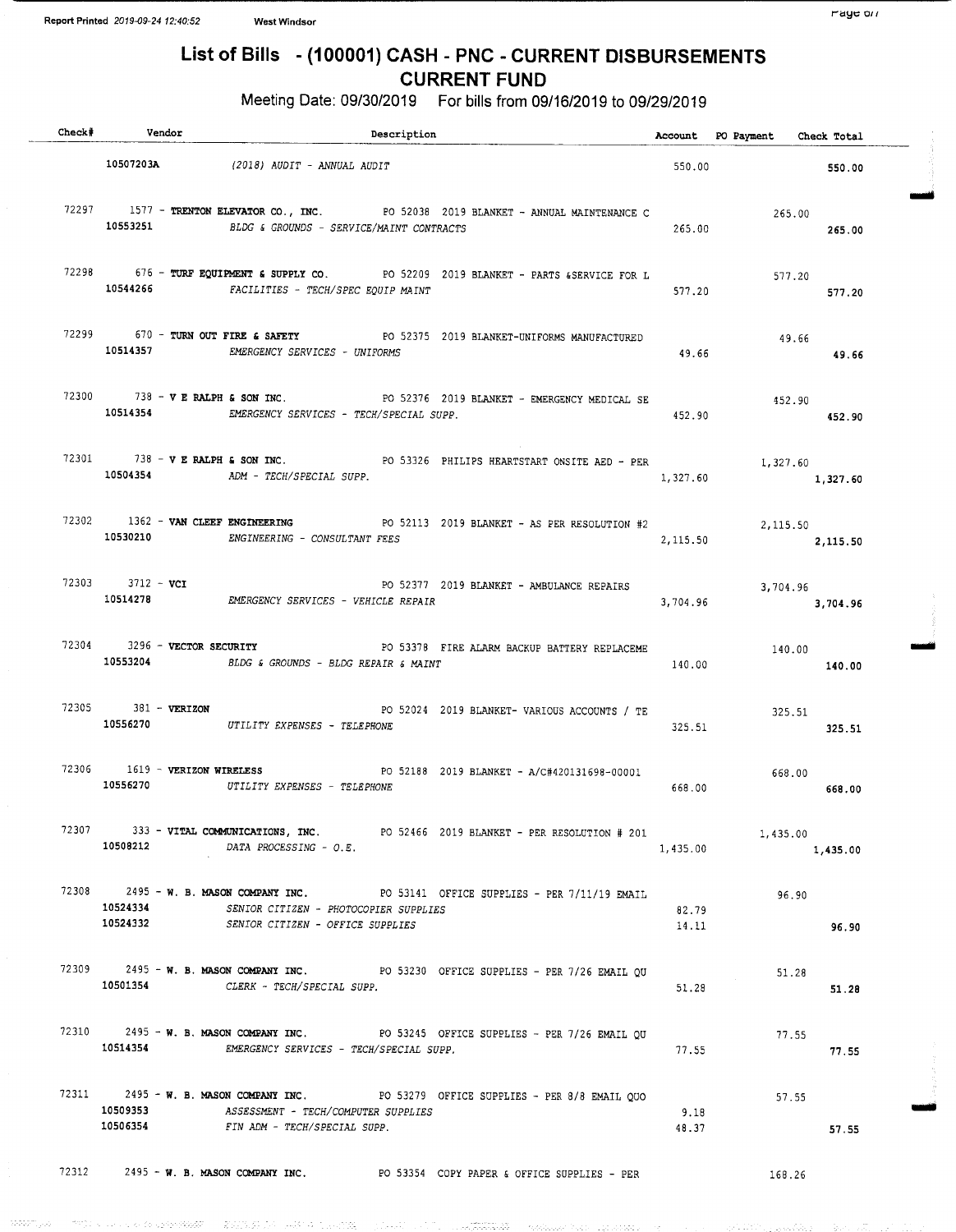## List of Bills - (100001) CASH - PNC - CURRENT DISBURSEMENTS CURRENT FUND

Meeting Date: 09/30/2019 For bills from 09/16/2019 to 09/29/2019

| $Check$ # | <b>Vendor</b><br>Description |                                                                                                                                      |                 | Account PO Payment Check Total |  |
|-----------|------------------------------|--------------------------------------------------------------------------------------------------------------------------------------|-----------------|--------------------------------|--|
|           |                              | 10524334 SENIOR CITIZEN - PHOTOCOPIER SUPPLIES<br>10524332 SENIOR CITIZEN - OFFICE SUPPLIES                                          | 137.56<br>30.70 | 168.26                         |  |
|           |                              | 72313 2308 - WASTE MANAGEMENT OF NJ INC. PO 51942 2019 BLANKET DUMPSTERS<br>10558219 REFUSE COLLECTION - REFUSE REMOVAL              | 1,785.49        | 1,785.49<br>1,785.49           |  |
|           |                              | 72314 2308 - WASTE MANAGEMENT OF NJ INC. PO 51943 2019 BLANKET SOLID WASTE COLLECTION<br>10558219 REFUSE COLLECTION - REFUSE REMOVAL | 48,904.80       | 48,904.80<br>48,904.80         |  |
|           |                              | 72315 544 - WEST WINDSOR PLAINSBORO SCHOOL TAX DUE 10/9/19<br>101450 SCHOOL TAXES PAYABLE                                            | 8,633,520.00    | 8,633,520.00<br>8,633,520.00   |  |
|           |                              | 72316 1268 - WESTERN PEST SERVICES PO 52037 2019 BLANKET - BI MONTHLY PEST CONT<br>10553251 BLDG & GROUNDS - SERVICE/MAINT CONTRACTS | 577.00          | 577.00<br>577.00               |  |
|           |                              | 72317 1471 - WINDSOR CAR WASH PO 52186 2019 BLANKET - MONTHLY CAR WASHES<br>10518278 POLICE - VEHICLE REPAIR                         | 132.00          | 132.00<br>132.00               |  |
|           |                              | 72318 4662 - XEROX CORPORATION PO 52397 2019 BLANKET - 5855 SERIAL# EX7-398<br>10518233 POLICE - OFFICE FURN/EQUIP MAINT             | 48.49           | 48.49<br>48.49                 |  |
|           |                              | 72319 6055 - YISONG YANG TERRY STATE RESOLUTION 2019-R181<br>104400 DEDICATED UNIFORM CONSTRUCTION CODE FEES                         | 420.00          | 420.00<br>420.00               |  |
|           | TOTAL                        |                                                                                                                                      |                 | --------------<br>8,974,292.10 |  |

Total to be paid from Fund 10 CURRENT FUND 8,974, 292.10

8, 974, 292. 10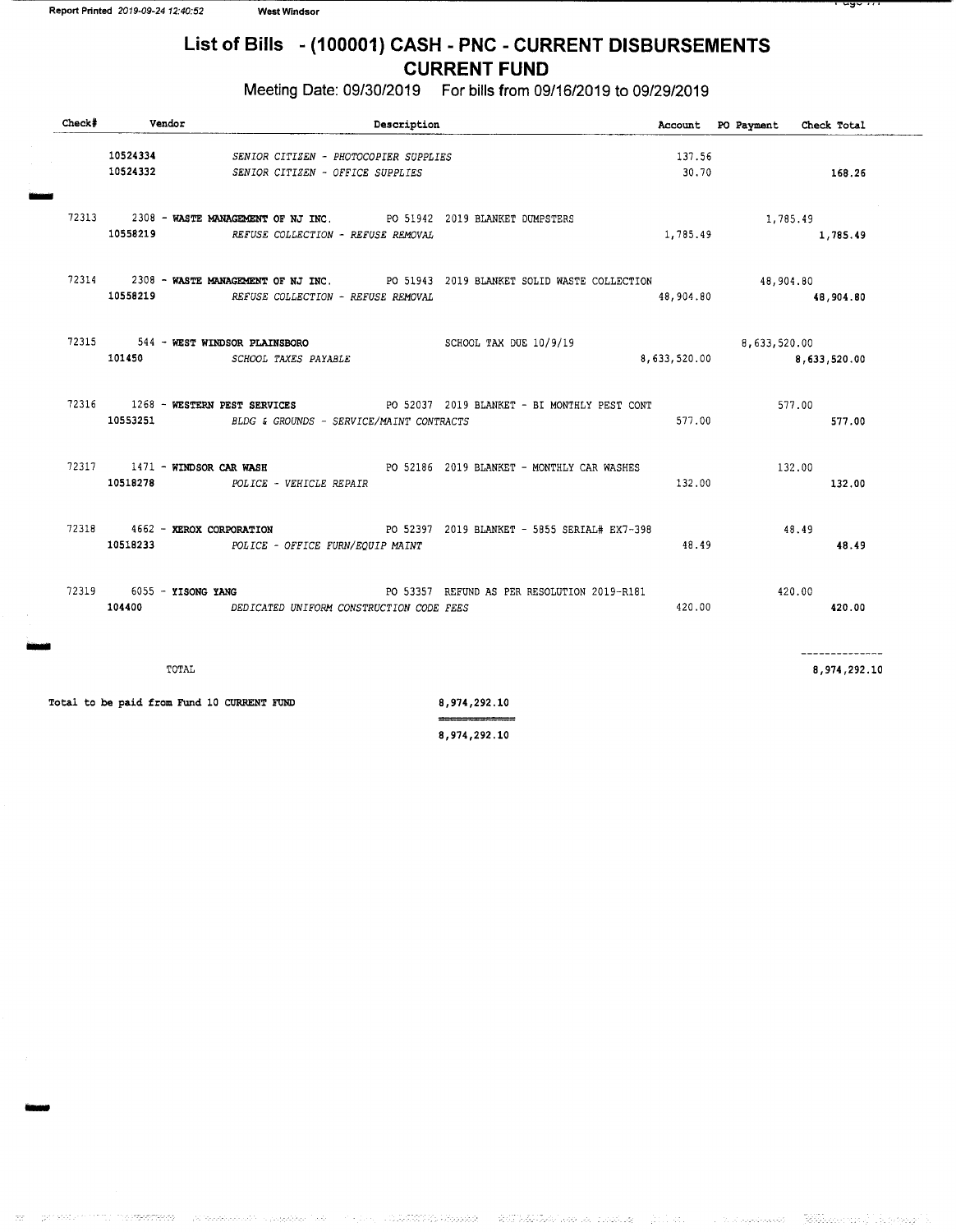## List of Bills - (400001) CASH - PNC BANK CAPITAL FUND

Meeting Date: 09/30/2019 For bills from 09/16/2019 to 09/29/2019

| Check# | Vendor                                             |                                                              | Description |                                                                                                 |            | Account PO Payment Check Total |                        |
|--------|----------------------------------------------------|--------------------------------------------------------------|-------------|-------------------------------------------------------------------------------------------------|------------|--------------------------------|------------------------|
|        |                                                    | 405201815012 ROADWAY IMPROVEMENTS                            |             | 12417 6015 - ADVANCED GEOLOGICAL SERVICES PO 53261 GROUND PENETRATING RADAR (GPR) ASSE          | 1,500.00   | 1,500.00                       | 1,500.00               |
|        | $12418$ $3061 -$ BANC3 INC.                        | 405201721008 ROADWAY IMPROVEMENTS                            |             | PO 51286 BLANKET AS PER RESOLUTION 2018-R196 7,480.00                                           |            | 7,480.00 7,480.00              |                        |
|        |                                                    | 405201918001 NETWORK/COMPUTERS/PRINTERS/SCANNERS             |             | 12419 1759 - CDW GOVERNMENT INC. PO 53325 BLANKET AS PER RESOLUTION 2019-R177                   | 27,918.75  |                                | 27,918.75<br>27,918.75 |
|        |                                                    | 405201721008 ROADWAY IMPROVEMENTS                            |             | 12420 5867 - CENTER STATE ENGINEERING ASSOC., INC. PO 52602 BLANKET AS PER RESOLUTION 2019-R075 | 3,983.25   |                                | 3,983.25<br>3,983.25   |
|        | 12421 5104 - PARKER MCCAY P.A.                     | 405201917006 OS LAND ACQ. - CONSULTANT FEES                  |             | PO 53299 LEGAL SERVICES ASSOCIATED W/ACQUIST                                                    | 638.15     |                                | 638.15<br>638.15       |
|        |                                                    | 405201815012 ROADWAY IMPROVEMENTS                            |             | 12422 3674 - ROBERTS ENGINEERING GROUP LLC PO 53052 BLANKET AS PER RESOLUTION 2019-R134         | 4,682.50   |                                | 4,682.50<br>4,682.50   |
|        |                                                    | 405201309004 BICYCLE AND PEDESTRIAN IMPROVEMENTS             |             | 12423 3674 - ROBERTS ENGINEERING GROUP LLC PO 53053 BLANKET AS PER RESOLUTION 2019-R135         | 8,137.50   |                                | 8,137.50<br>8,137.50   |
|        |                                                    | 405201815012 ROADWAY IMPROVEMENTS                            |             | 12424 3674 - ROBERTS ENGINEERING GROUP LLC PO 53054 BLANKET AAS PER RESOLUTION 2019-R13         | 3,508.00   |                                | 3,508.00<br>3,508.00   |
|        |                                                    | 405201721016 EMERGENCY SERVICES - ACQ. OF EQUIPMENT          |             | 12425 702 - S.T.A.R.T. RESCUE TRAINING, INC. PO 53320 ARIZONA VOTEX MULTIPOD BRITE, COMPL       | 4,475.00   |                                | 4,475.00<br>4,475.00   |
|        | 12426 1810 - T & M ASSOCIATES                      | 405201018006 TRAFFIC SAFETY IMPRV HAZARD MITIGATION          |             | PO 51228 BLANKET AS PER RESOLUTION 2018-R188                                                    | 17,222.74  |                                | 17,222.74<br>17,222.74 |
|        | 12427 1194 - TOP LINE CONSTRUCTION GROUP           | 405201815012 ROADWAY IMPROVEMENTS                            |             | PO 51331 BLANKET AS PER RESOLUTION 2018-R209                                                    | 30, 356.52 |                                | 30,356.52<br>30,356.52 |
| 12428  | 405200826002                                       | 1362 - VAN CLEEF ENGINEERING<br>SANITARY SEWER LINE UPGRADES |             | PO 51546 BLANKET AS PER RESOLUTION 2018-R236                                                    | 3,931.90   | 3,931.90                       | 3,931.90               |
|        | 12429 1362 - VAN CLEEF ENGINEERING<br>405201309004 | BICYCLE AND PEDESTRIAN IMPROVEMENTS                          |             | PO 52487 BLANKET FOR SURVEY AND DESIGN WALL                                                     | 567.00     |                                | 567.00<br>567.00       |

 $\blacksquare$  114,401.31  $\blacksquare$  114,401.31  $\blacksquare$ 

ONiO

 $n$  ayo  $n$   $\alpha$ 

MO

Total to be paid from Fund 40 CAPITAL FUND 114, 401.31

114, 401. 31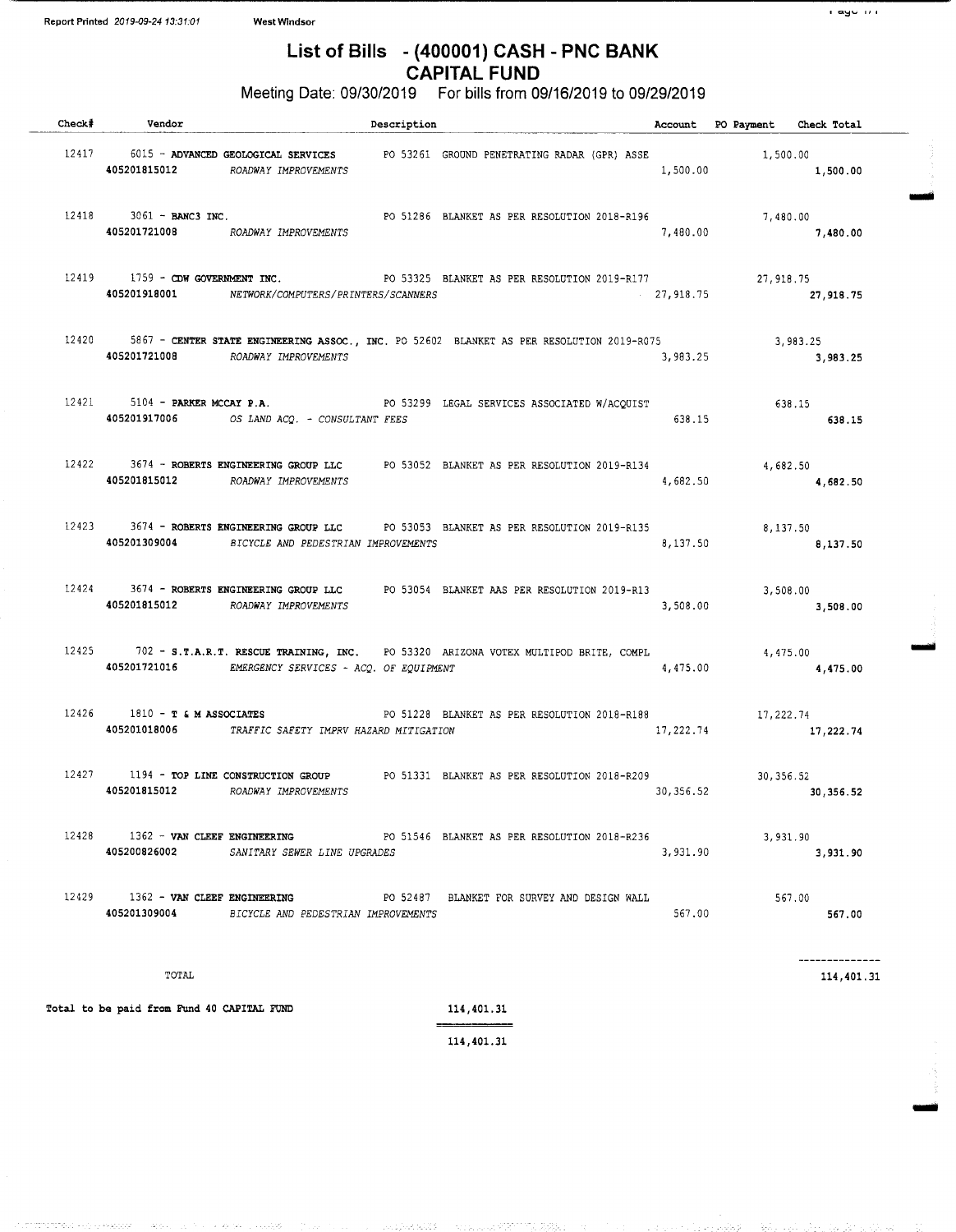## List of Bills - ( 120001) CASH - TRUST MM PNC TRUST OTHER

Meeting Date: 09/30/2019 For bills from 09/16/2019 to 09/29/2019

| Check# Vendor                                  | Description                                                                                                       |                                              |          | Account PO Payment Check Total |                            |
|------------------------------------------------|-------------------------------------------------------------------------------------------------------------------|----------------------------------------------|----------|--------------------------------|----------------------------|
| $6924$ 2678 - ARORA & ASSOCIATES               | 121234 DEVELOPMENT PLAN REVIEW ESCROW -L122                                                                       | DEVELOPMENT PLAN REVIEW                      |          | 6,339.50<br>6,339.50 6,339.50  |                            |
| $6925$ $6066 - HULTS$ PLUMBING<br>121220       | CASH PERFORMANCE BOND GUARANTEES -L101                                                                            | CASH PERFORMANCE GUARANTEE                   | 500.00   | 500.00                         | 500.00                     |
|                                                | 6926 3352 - JOANNA M. PERILLI PO 53366 8/28/19 - 12:45PM SESSION CONFLICT/<br>121364 PUBLIC DEFENDER TRUST -L150  |                                              | 200.00   | 200.00                         | and a state of<br>200.00   |
|                                                | 6927 3352 - JOANNA M. PERILLI PO 53373 9/5/19-12:45PM SESSION CONFLICT/CO<br>121364 PUBLIC DEFENDER TRUST -L150   |                                              | 200.00   | 200.00                         | 200,00                     |
| 6928 911 - LOWES                               | 121431 UNIFORM FEE FIRE CODE LOCAL -L159                                                                          | PO 52366 2019 BLANKET - SUPPLIES A/C# 9900-7 | 349.41   | 349.41                         | 349.41                     |
| 121234                                         | 6929 657 - MASON GRIFFIN & PIERSON DEVELOPMENT PLAN REVIEW<br>DEVELOPMENT PLAN REVIEW ESCROW -L122                |                                              | 513.00   |                                | 513.00<br>513.00           |
| 6930 436 - MILLER PORTER & MULLER              | 121234 DEVELOPMENT PLAN REVIEW ESCROW -L122                                                                       | DEVELOPMENT PLAN REVIEW                      | 550.00   | 550.00                         | 550.00                     |
| 6931 5104 - PARKER MCCAY P.A.<br>121234        | DEVELOPMENT PLAN REVIEW ESCROW -L122                                                                              | DEVELOPMENT PLAN REVIEW                      | 255.00   | 255.00<br>255.00               |                            |
| 121233                                         | 6932 4053 - RICHARD ALAIMO ASSOCIATES DEVELOPMENT INSPECTION FEE<br>DEVELOPMENT INSPEC. FEE ESCROW -L102          |                                              | 2,768.00 | 2,768.00                       | 2,768.00                   |
| 121362                                         | 6933 5451 - US BANK CUST. FOR PC6 STERLING NATL REFUND TAX SALE PREMIUM 14-14, BL30<br>PREMIUM AT TAX SALES -L138 |                                              | 900.00   | 900.00                         | 900.00                     |
| 6934 1362 - VAN CLEEF ENGINEERING              | 121234 DEVELOPMENT PLAN REVIEW ESCROW -L122                                                                       | DEVELOPMENT PLAN REVIEW                      | 1,162.50 | 1,162.50<br>1,162.50           |                            |
| 6935 743 - WEST WINDSOR CURRENT FUND<br>121233 | DEVELOPMENT INSPEC. FEE ESCROW -L102                                                                              | INSPECTION FEES (DUE TO CURRENT)             | 421.35   | 421.35                         | 421.35                     |
| TOTAL                                          |                                                                                                                   |                                              |          |                                | -----------<br>14, 158, 76 |

Total to be paid from Fund 12 TRUST OTHER 14, 158.76

14, 158. 76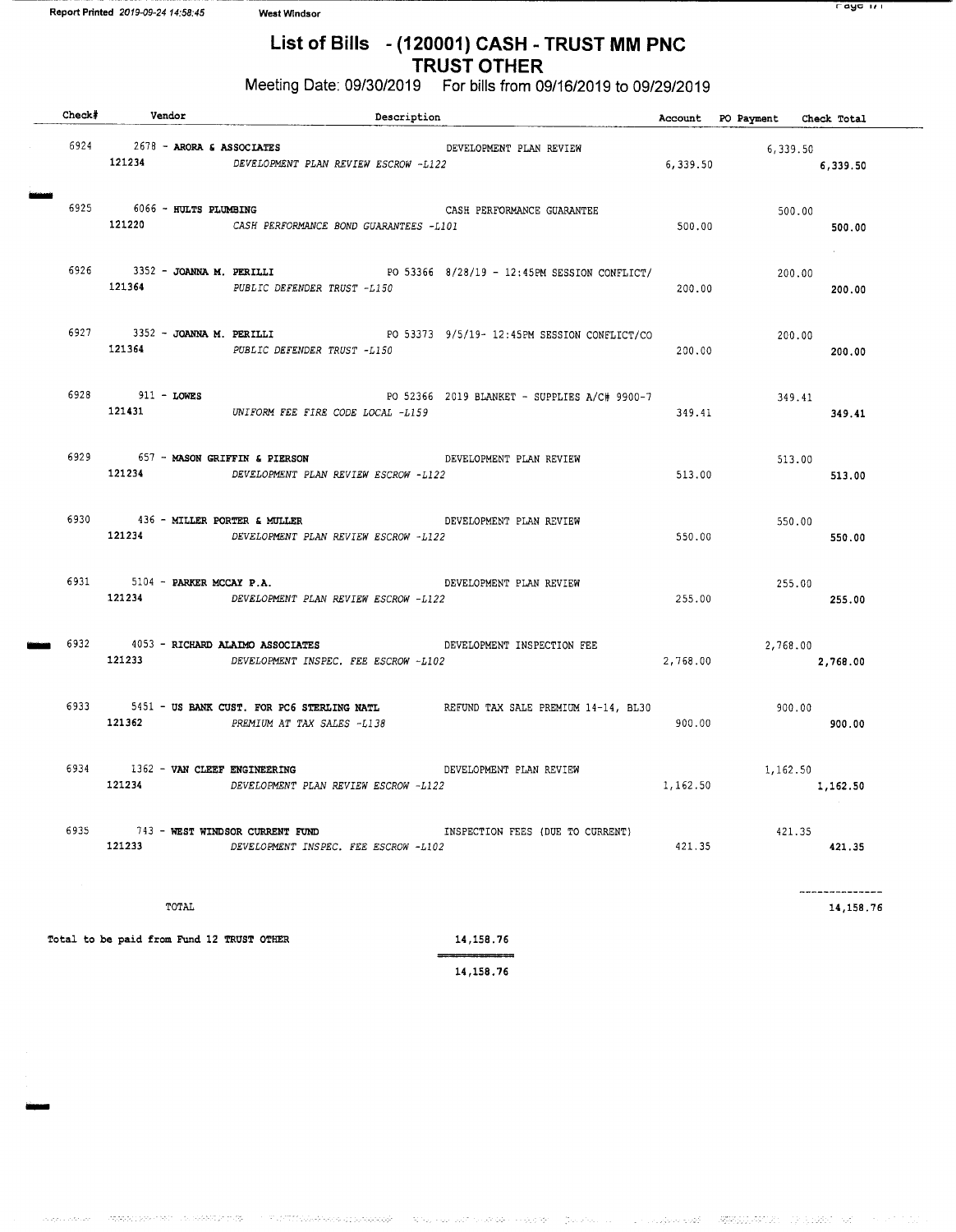## List of Bills - ( 170001) CASH - PNC - RECREATION CHECKING RECREATION COMMISSION

Meeting Date: 09/30/2019 For bills from 09/16/2019 to 09/29/2019

| Check# | Vendor                                                      | Description                                                                                        |                                     |                                  | Account PO Payment Check Total |          |
|--------|-------------------------------------------------------------|----------------------------------------------------------------------------------------------------|-------------------------------------|----------------------------------|--------------------------------|----------|
|        |                                                             | 22057 5155 - A-1 BILLING SERVICES<br>17503164 YOUTH DAY CAMP - PRIME TIME                          | INV#294807, 295002A, 295152A, 29530 | 7,867.92                         | 7,867.92                       | 7,867.92 |
|        | 22058 6068 - DIANA SURKOVA                                  | 17503186 YOUTH SOCCER CAMP (TETRA BRAZIL)                                                          | REFUND FOR SAVVA - SOCCER CAMP      | 215.00                           | 215.00                         | 215.00   |
|        | 22059 3794 - FROMUTH TENNIS                                 | 17504188 YOUTH TENNIS LESSONS                                                                      | 8 CS TENNIS BALLS FOR FALL YOUTH TE | 478.00                           | 478.00<br>478.00               |          |
|        | $22060$ $2892 - GEORGE DAPPER INC.$<br>17503158<br>17503162 | YOUTH DAY CAMP - LITTLE RECKERS<br>YOUTH INTERMEDIATE CAMP<br>17503164 YOUTH DAY CAMP - PRIME TIME | INV#006801, 006805, 006841, 006812, | 2,172.50<br>1,996.81<br>5,005.77 | 9,175.08                       | 9,175.08 |
|        | 22061 6058 - KANYKEI ALYMKULOVA                             | 17503184 YOUTH SOCCER CAMP (UK ELITE)                                                              | REFUND FOR ADEM KARAS - SOCCER CAMP | 90.00                            | 90.00                          | 90.00    |
|        | 22062 972 - KEN JACOBS                                      | 17506301 ADMINISTRATIVE                                                                            | TRAVEL EXPENSE - SEPTEMBER 2019     | 225.00                           | 225.00                         | 225.00   |
| 22063  | $6061$ - MAN KIT HON                                        | 17504114 ADULT TENNIS LESSONS                                                                      | REFUNDS FOR FALL TENNIS LESSONS     | 160.00                           | 160.00                         | 160.00   |
|        | 22064 5887 - MEI CHEN                                       | 17503180 YOUTH MULTI SPORTS CAMPS                                                                  | REFUND FOR FLORENCE - MULTI SPORTS  | 219.00                           | 219.00                         | 219.00   |
|        |                                                             | 22065 666 - PERNA'S PLANT & FLOWER SHOP<br>17507414 SEPTEMBER 11 MEMORIAL                          | WREATH FOR SEPT 11 MEMORIAL CEREMON | 90.00                            | 90.00                          | 90.00    |
|        | 22066 6060 - RASHEEDA PATANWALA                             | 17504188 YOUTH TENNIS LESSONS                                                                      | REFUNDS FOR SAMINA & ZAHRA - FALL T | 156.00                           | 156.00                         | 156.00   |
| 22067  | 6067 - RENU ARORA<br>17503150                               | YOUTH BASKETBALL GIRLS CAMP                                                                        | REFUND FOR KASHISH - BASKETBALL GIR | 90.00                            | 90.00                          | 90.00    |
|        |                                                             | 22068 3992 - U.K. ELITE SOCCER, INC.<br>17503184 YOUTH SOCCER CAMP (UK ELITE)                      | SUMMER SOCCER CAMPS - 6/24-6/28 & 8 | 6,089.00                         | 6,089.00<br>6,089.00           |          |
|        |                                                             | 22069 4351 - US SPORTS INSTITUTE, INC.<br>17503180 YOUTH MULTI SPORTS CAMPS                        | 6/29 - 8/3 SUMMER MULTI SPORTS CAMP | 912.00                           | 912.00                         | 912.00   |
|        |                                                             | 22070 4351 - US SPORTS INSTITUTE, INC.<br>17503153 YOUTH CRICKET CAMP                              | 7/22 - 7/26 SUMMER CRICKET CAMPS    | 2,100.00                         | 2,100.00                       | 2,100.00 |
|        |                                                             | 22071 4351 - US SPORTS INSTITUTE, INC.<br>17503180 YOUTH MULTI SPORTS CAMPS                        | 8/12 - 8/16 SUMMER MULTI SPORTS CAM | 4,338.00                         | 4,338.00<br>4,338.00           |          |
|        | 22072 6059 - VUJWALA SWARNA                                 | 17503193 YOUTH ROBOTICS SUMMER                                                                     | PARTIAL REFUND FOR PRANAV - ROBOTIC | 140.00                           | 140.00                         | 140.00   |

 $r$ aye 114

awl

nog

Mil

--------------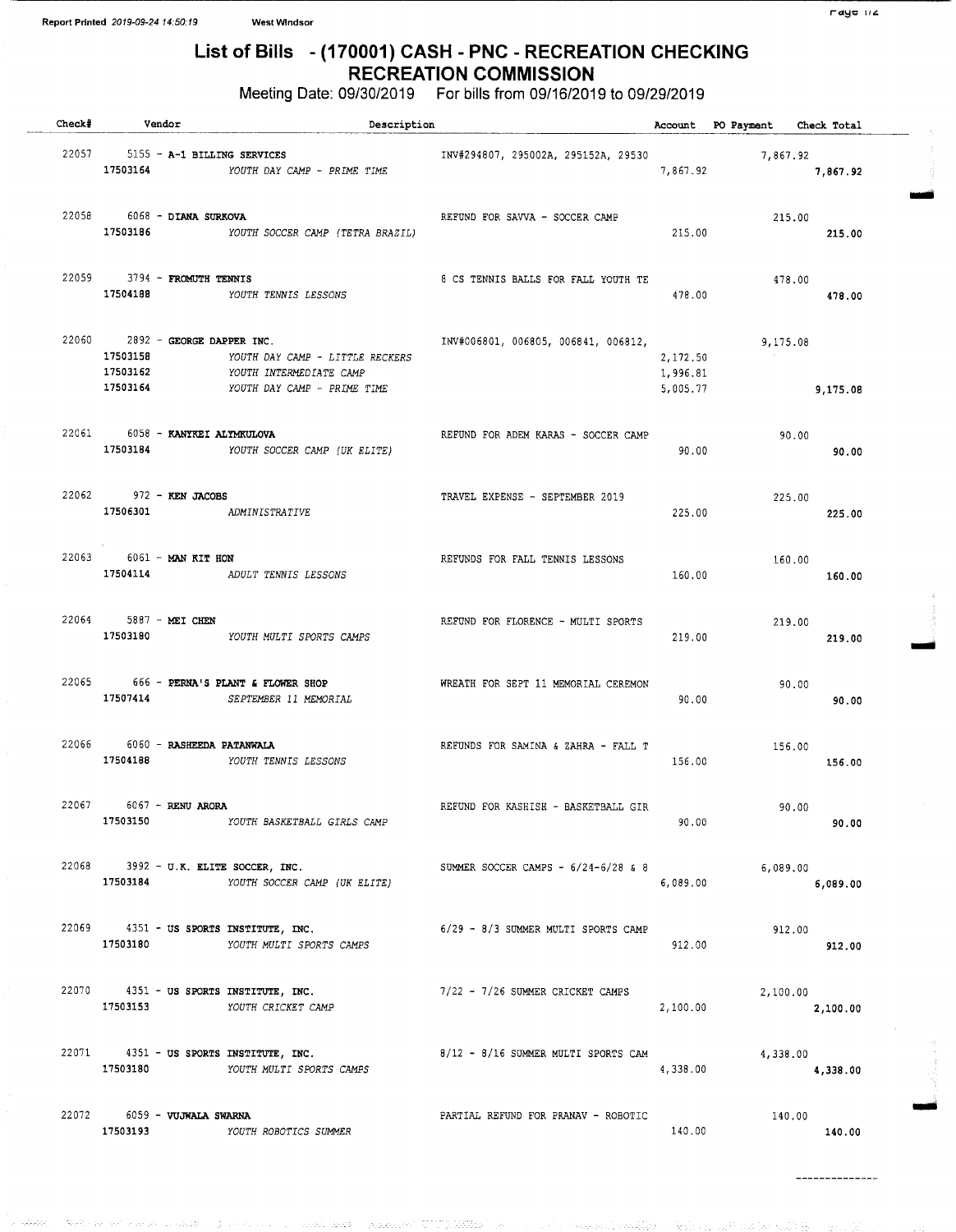## List of Bills - ( 170001) CASH - PNC - RECREATION CHECKING RECREATION COMMISSION

Meeting Date: 09/30/2019 For bills from 09/16/2019 to 09/29/2019

| Check# | Vendor                                            | Description | Account | <b>PO Payment</b> | Check Total |
|--------|---------------------------------------------------|-------------|---------|-------------------|-------------|
|        | TOTAL                                             |             |         |                   | 32,345.00   |
|        | tal to be paid from Fund 17 RECREATION COMMISSION | 32,345.00   |         |                   |             |

32, 345. 00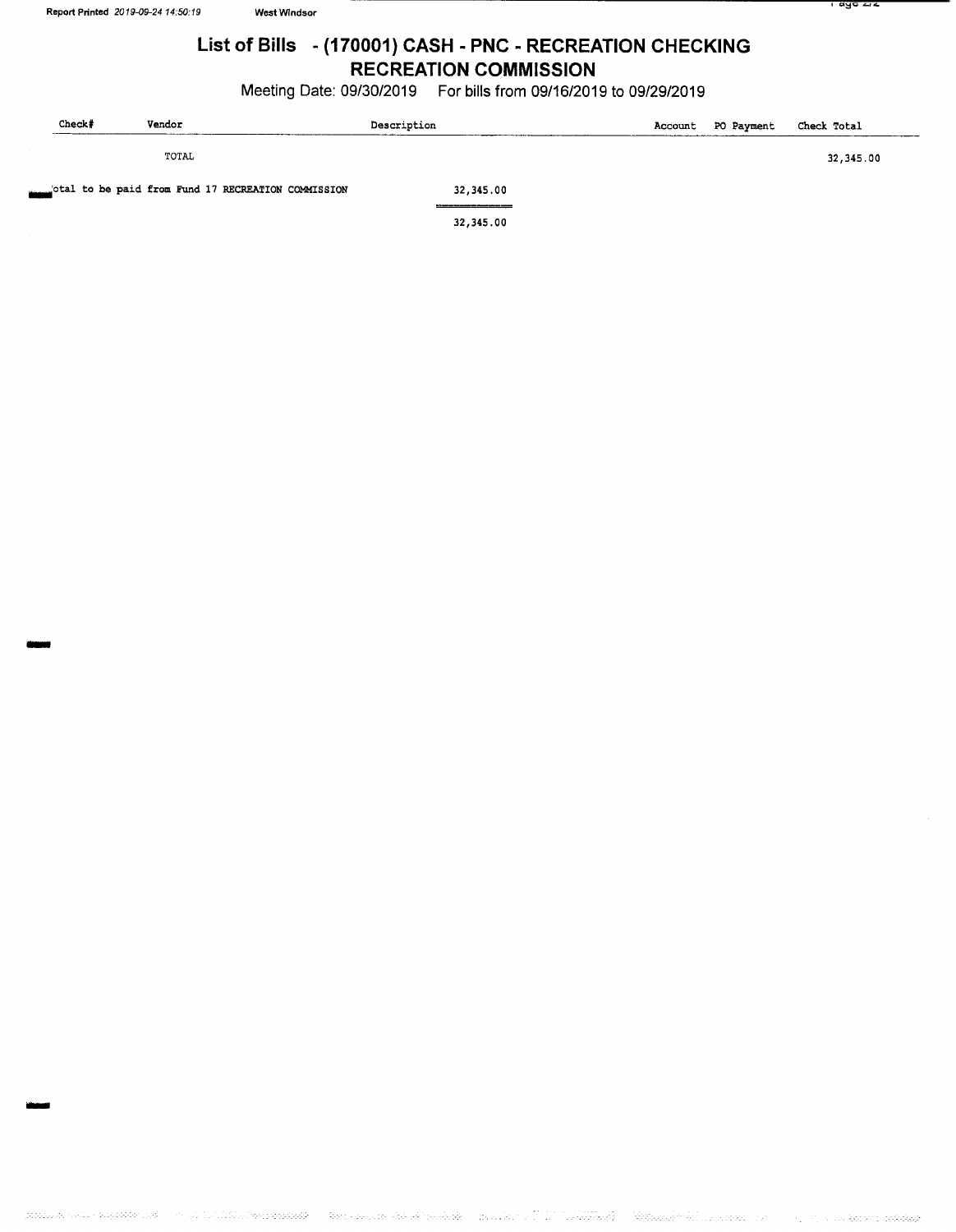## List of Bills - (260001) Cash-Pool Utility Operating POOL OPERATING FUND

Meeting Date: 09/30/2019 For bills from 09/16/2019 to 09/29/2019

| Check# | Vendor                                            |                                                                     | Description |                                                                              | Account | PO Payment | Check Total |
|--------|---------------------------------------------------|---------------------------------------------------------------------|-------------|------------------------------------------------------------------------------|---------|------------|-------------|
| 5645   | 354 - CRYSTAL SPRINGS<br>26501246                 | Other Expenses-Program Expense                                      |             | PO 52977 2019 BLANKET - SPRING WATER & COOLE                                 | 147.93  | 147.93     | 147.93      |
| 5646   | 26501354                                          | Other Expenses-Tech/Spec Supplies                                   |             | 238 - J W KENNEDY & SON WELDING PO 52398 2019 BLANKET - C02/CYLINDER RENTAL/ | 69.95   | 69.95      | 69.95       |
| 5647   | 26501327                                          | 1262 - PRINCETON SUPPLY CORP.<br>Other Expenses-Janitorial Supplies |             | PO 52400 2019 BLANKET - JANITORIAL SUPPLIES                                  | 375.85  | 375.85     | 375.85      |
| 5648   | 5935 - ROBERT SKILLMAN<br>264223                  | Summer Whalers                                                      |             | PO 53086 REFUND FOR CONNER - WHALERS SUMMER                                  | 192.00  | 192.00     | 192.00      |
| 5649   | $381 - VERTZON$<br>26501270                       | Other Expenses-Telephone                                            |             | PO 52018 2019 BLANKET - TELEPHONE USAGE A/C                                  | 368.44  | 368.44     | 368.44      |
|        | TOTAL                                             |                                                                     |             |                                                                              |         |            | 1,154.17    |
|        | Total to be paid from Fund 26 POOL OPERATING FUND |                                                                     |             | 1,154,17                                                                     |         |            |             |

1, 154. 17

tia0rl

lit ei